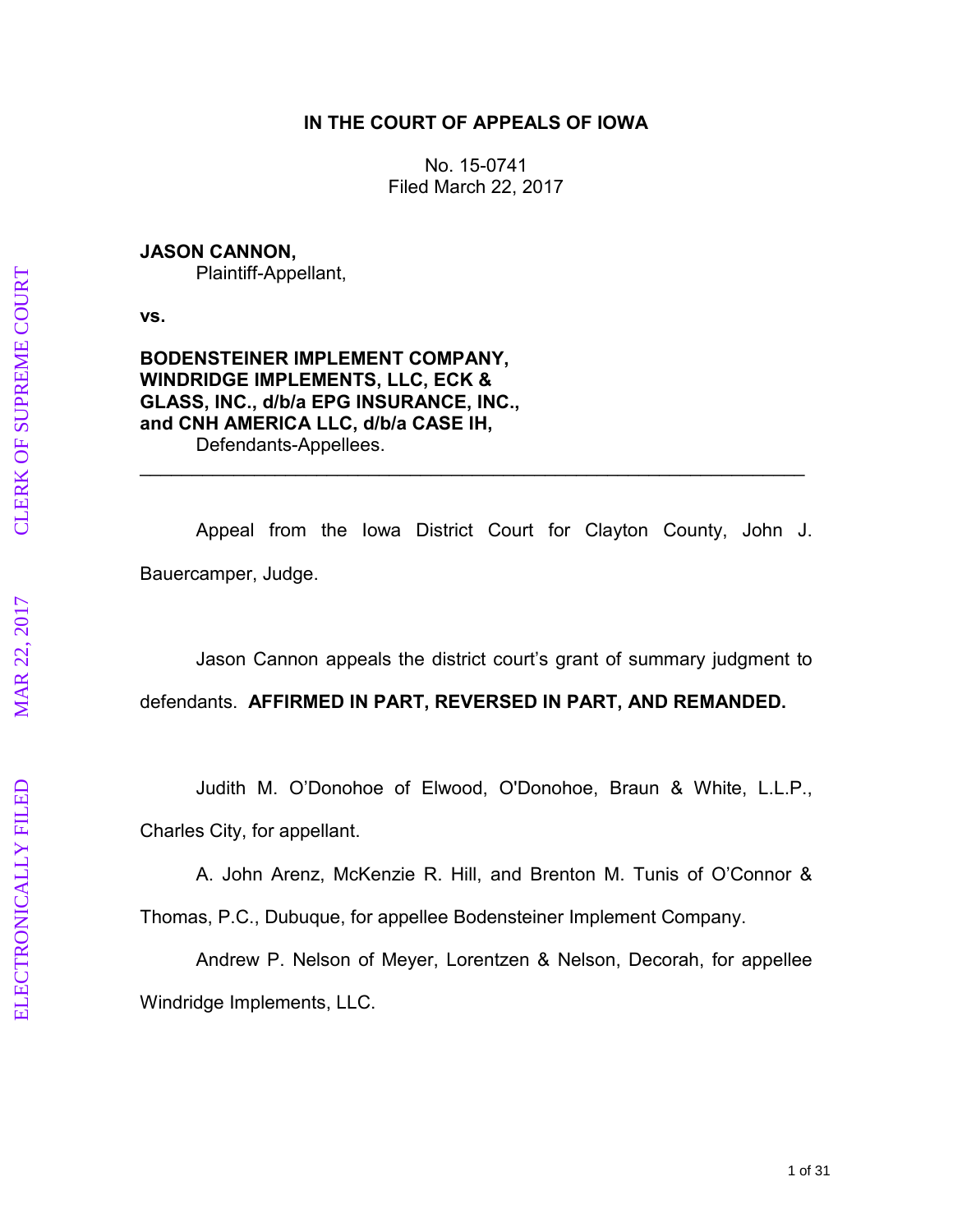Michael A. McEnroe and Erin Patrick Lyons of Dutton, Braun, Staack & Hellman, P.L.C., Waterloo, for appellee Eck & Glass, Inc., d/b/a EPG Insurance Inc.

 Richard J. Kirschman of Whitfield & Eddy, P.L.C., Des Moines, for appellee CNH America, LLC, d/b/a Case IH.

Considered by Vaitheswaran, P.J., and Doyle and Mullins, JJ.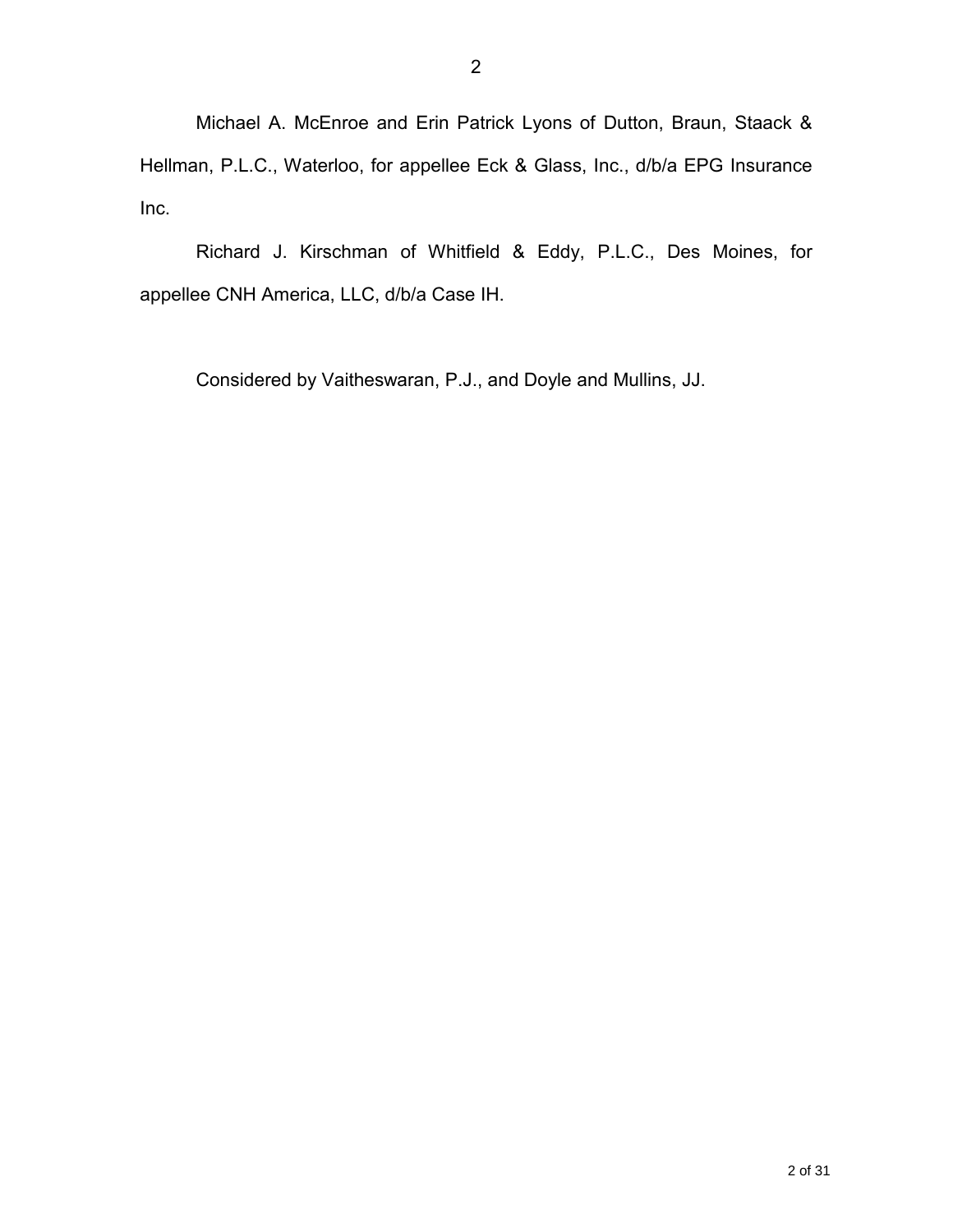#### **MULLINS, Judge.**

 $\overline{a}$ 

 This action arises from Jason Cannon's purchase of a defective tractor, for which Cannon brought numerous causes of action against Bodensteiner Implement Company (Bodensteiner), ECK & Glass, Inc., d/b/a EPG Insurance, Inc. (EPG), and CNH America, LLC, d/b/a Case IH (CNH) (collectively, the defendants).<sup>1</sup> The defendants filed their respective motions for summary judgment, which were granted by the district court. Cannon appeals. Upon our review, we affirm in part, reverse in part, and remand.

#### **I. Background Facts and Proceedings**

Cannon is an independent contractor who hauls manure in tanks and spreads the manure across fields as fertilizer. Cannon's business requires the use of a tractor to pull and operate this equipment. In October 2012—the beginning of the fall hauling season—Cannon found himself in need of a tractor.

Although Cannon had previously used John Deere equipment, he was impressed by the Case IH tractors used by his coworkers. $2$  Cannon communicated with Roger Monroe, $^3$  a salesman at Bodensteiner, through whom Cannon had previously acquired tractors. Bodensteiner is a John Deere dealership that also deals in used farm equipment from other manufacturers. Cannon asked Monroe if Bodensteiner had any used Case IH tractors. Monroe was aware Cannon would use the tractor for manure-hauling purposes. After

<sup>&</sup>lt;sup>1</sup> Cannon also brought claims against Windridge Implements, LLC (Windridge), a Case dealer that performs Case warranty work. Cannon and Windridge have since settled that dispute.

 $2$  Cannon testified he spoke with these coworkers about Case tractors because they were "Case people," whom he regarded as knowledgeable and trustworthy.

 $3$  At his deposition, Monroe recounted his extensive history with tractors and his knowledge of their use for manure hauling.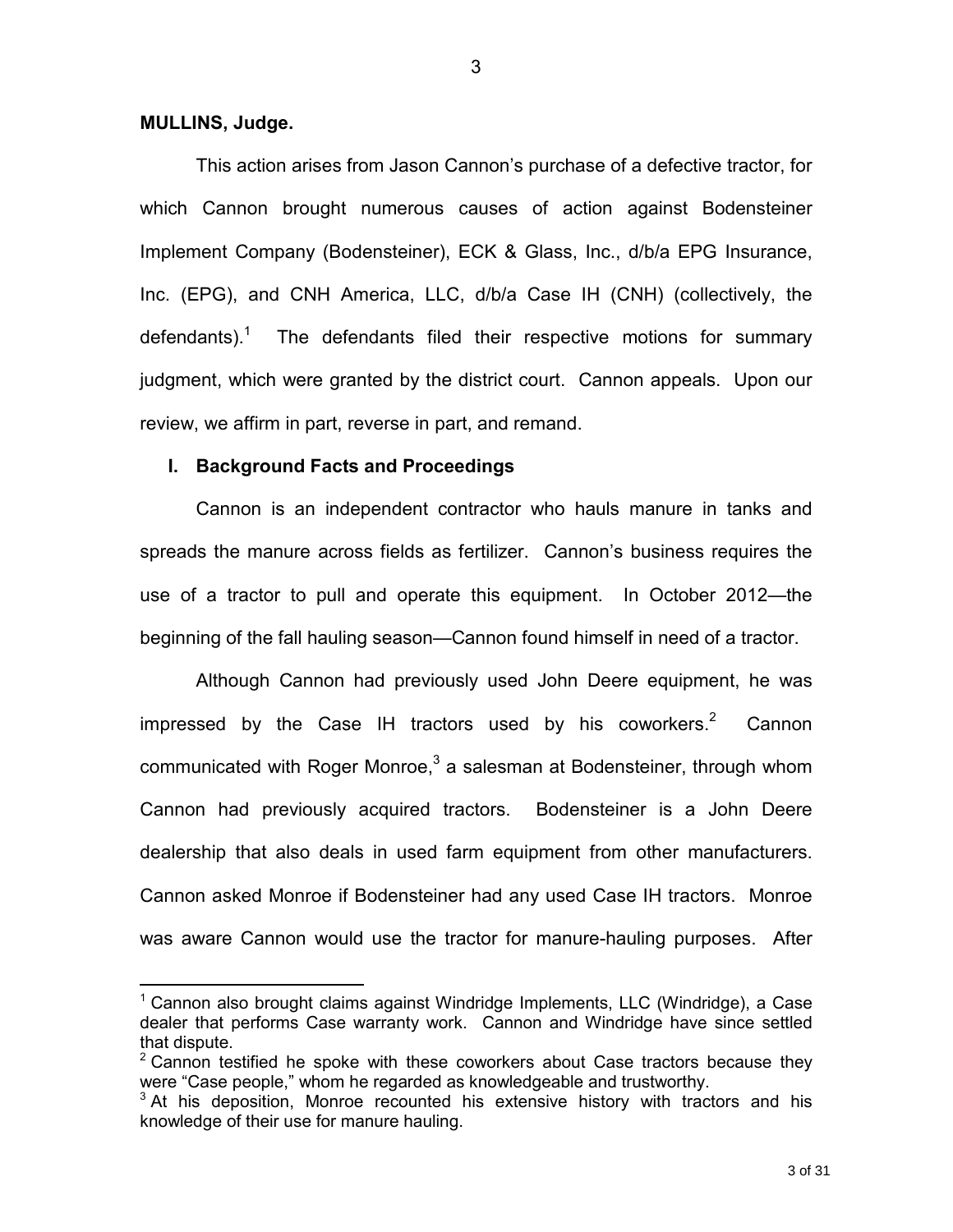inquiring, Monroe learned Bodensteiner had a Case IH Magnum 305 at another branch location.

The Case IH Magnum 305 (the tractor) was manufactured by CNH in March 2008. The tractor was sold in April 2008 by a Case IH dealer to a company that engaged in liquid-manure disposal. As part of the sale, CNH issued a two-year limited warranty to the original purchaser (the Case warranty). In addition, a purchased protection plan (the PPP) issued, which states it "is a contract between the Provider and the Customer." "Provider" is defined as "EPG Insurance, Inc.," and "Customer" is defined as "the purchaser . . . or an assignee thereof." The PPP provided extended coverage for specific parts of the tractor from April 2010 until April 2013. $4$  To be covered by the PPP, the labor for repairs had to be "approved by" EPG and performed "by a service center authorized by [EPG]." Here, that "service center" was Windridge.<sup>5</sup>

The tractor was later traded to Bodensteiner in 2010. Monroe spoke with the Bodensteiner salesman who took the tractor in on trade. That salesman informed Monroe that, to the best of his knowledge, it was a good tractor and it had passed a test drive. Monroe informed Cannon of his conversation with the other salesman and that the tractor had been in and through Bodensteiner's shop and was ready to go. Monroe stated he had no knowledge of the tractor having had issues but it had previously been used in a manure-hauling operation. Both

<sup>&</sup>lt;sup>4</sup> Specifically, it provided coverage "[n]ot to exceed 60 Total Months or 5000 Total Hours Including Manufacturer[']s Base Warranty Period."

<sup>&</sup>lt;sup>5</sup> Citing the PPP, Cannon contends the PPP provided coverage for repairs up to \$150,000, and that, as of January 17, 2012, when EPG last paid for a repair, EPG had only paid \$38,785.16. It is unclear where Cannon is getting \$150,000, as it is not stated in the PPP; EPG disputes that this number represents the covered amount.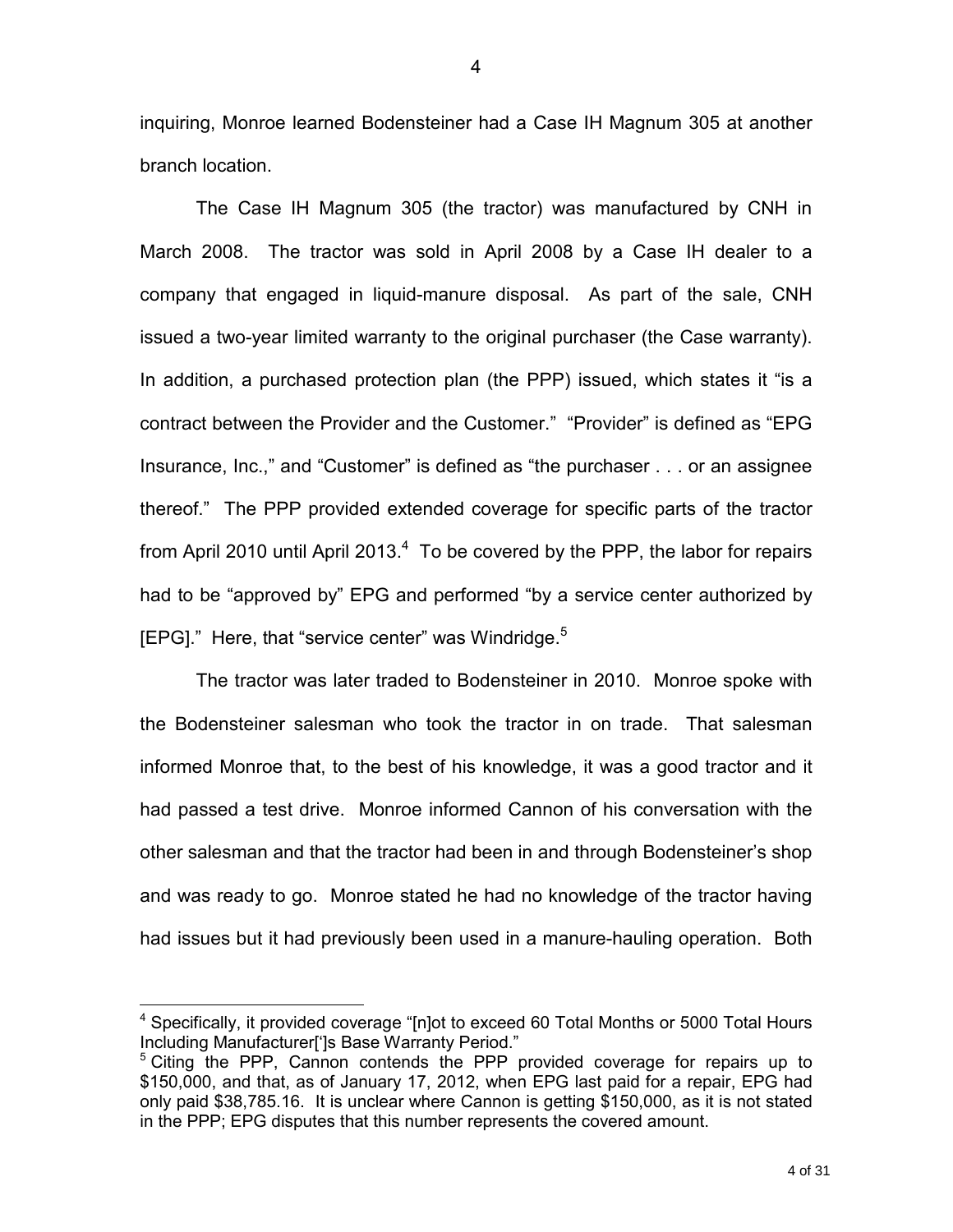Monroe and a mechanic at Bodensteiner indicated the Case IH Magnum 305 model was a good tractor with adequate horsepower for Cannon's purposes. Cannon understood, however, neither Monroe nor the Bodensteiner mechanic had actually seen the tractor he was purchasing; they were speaking generically about tractors of that make and model. Based on Cannon's past experience with Monroe and Bodensteiner, he assumed Bodensteiner would have inquired about the tractor and any past problems and had a mechanic inspect the tractor.

Monroe told Cannon he would not have the tractor brought from the other dealership unless Cannon wanted it. In deposition testimony, Cannon said: "[S]o I said I want the tractor. If it is a good running tractor, if it is going to work for me I want the tractor. He said it is fit, it is ready, it is ready, it is field ready." Cannon further testified Monroe had informed him the tractor was "ready to go." Cannon chose not to go to where the tractor was to inspect or test drive it but told Monroe he wanted the tractor.<sup>6</sup>

On October 6, 2012, Cannon signed a purchase agreement, paid \$1000 for the transport of the tractor, traded in his John Deere tractor, and took possession of the tractor at issue. Later that day, Cannon called Monroe to tell him he was having mechanical problems. At that time, Monroe told Cannon that when the tractor arrived from the other dealership the tractor had been in

<sup>&</sup>lt;sup>6</sup> CNH contends a cursory inspection by Cannon would have revealed some of the issues with the tractor. But Cannon testified the issues with the tractor would not have been identified without an inspection by a mechanic.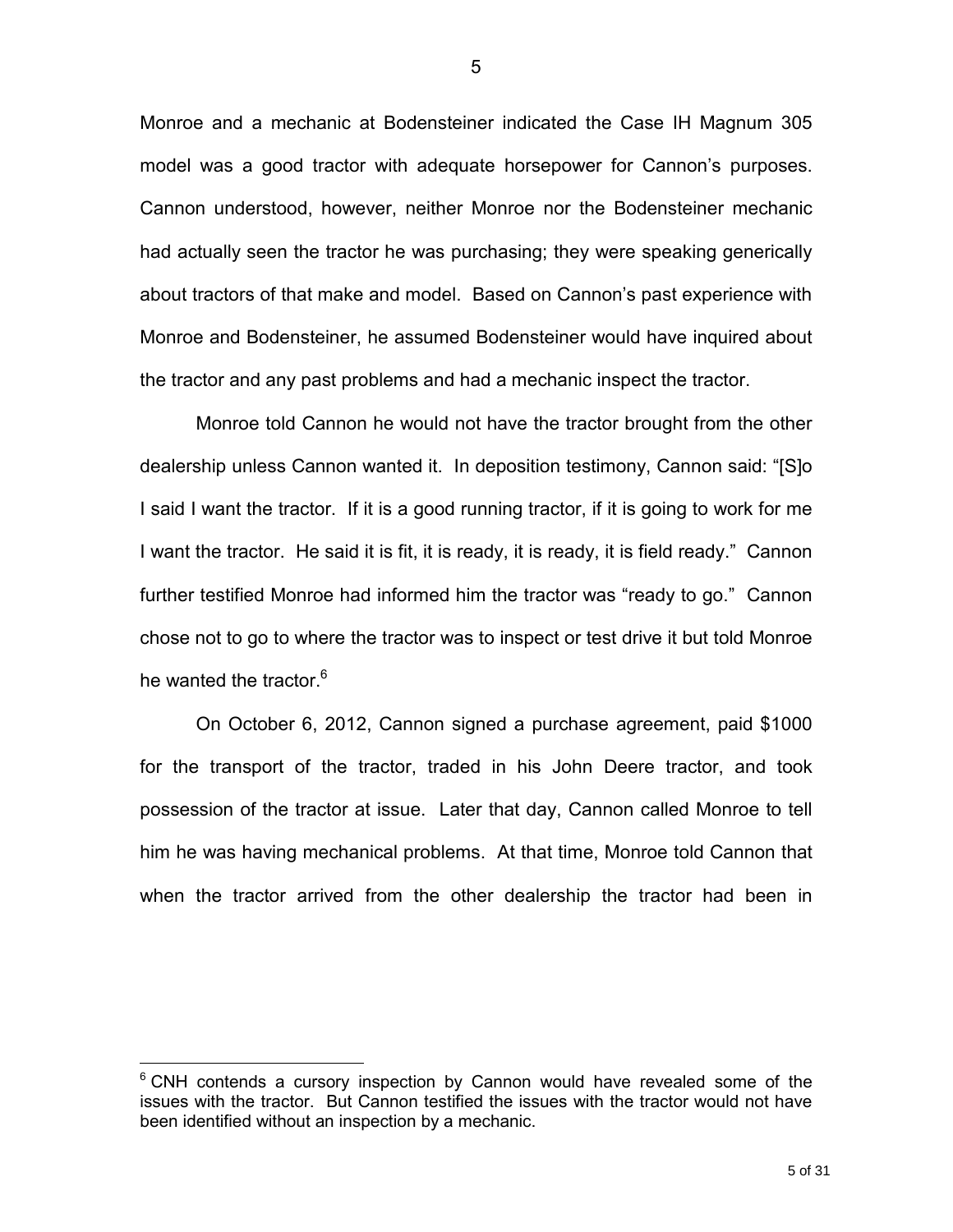Bodensteiner's shop and everything tested out.<sup>7</sup> Monroe claims he told Cannon there would be no warranty given by Bodensteiner on the tractor.

Within the first few days of acquiring the tractor, Cannon discovered a number of issues with it, including malfunctioning of the turbo and the nineteenth gear. When Cannon looked at the turbo, he discovered multiple bolts were rusted and broken, a condition Cannon contends should have been discovered by a mechanic's examination. Then the hydraulic pump exploded, the transmission overheated, and the brakes failed.

In November 2010, Cannon rented a tractor as Windridge performed repairs on his tractor over the winter of 2010 to 2011. In April 2011, the transmission overheated; following repairs, Cannon used the tractor until October 2011, when the transmission overheated again. Windridge again performed repairs from October 2011 through the beginning of 2012. $8$  The tractor was returned to Cannon in April 2012, at which time the transmission overheated and the brakes failed. The tractor has not been usable since that date.

Unbeknownst to Cannon, the tractor had a history of issues, including brake failure. Some of the issues with the tractor manifested as early as October 2008, when the tractor was still under the Case warranty. Cannon was informed of this history by Schermann's Implement, which had serviced the tractor when it was owned by the original purchaser.

6

 $\overline{a}$  $<sup>7</sup>$  At his deposition, Cannon indicated he felt Monroe had been dishonest with him when</sup> Monroe said the tractor "was ready to go." Cannon then explained the tractor had an inadequate draw bar—a bigger one was needed—which had to be replaced.

 $8$  In his affidavit, Cannon states that "[d]uring this time there was testing, the rear housing was removed and replaced with another used rear housing installed. There were problems with erratic temperature of the transmission but it was thought by Windridge and the Case IH representative, Ryan Hillen, that the tractor should be returned to me for use."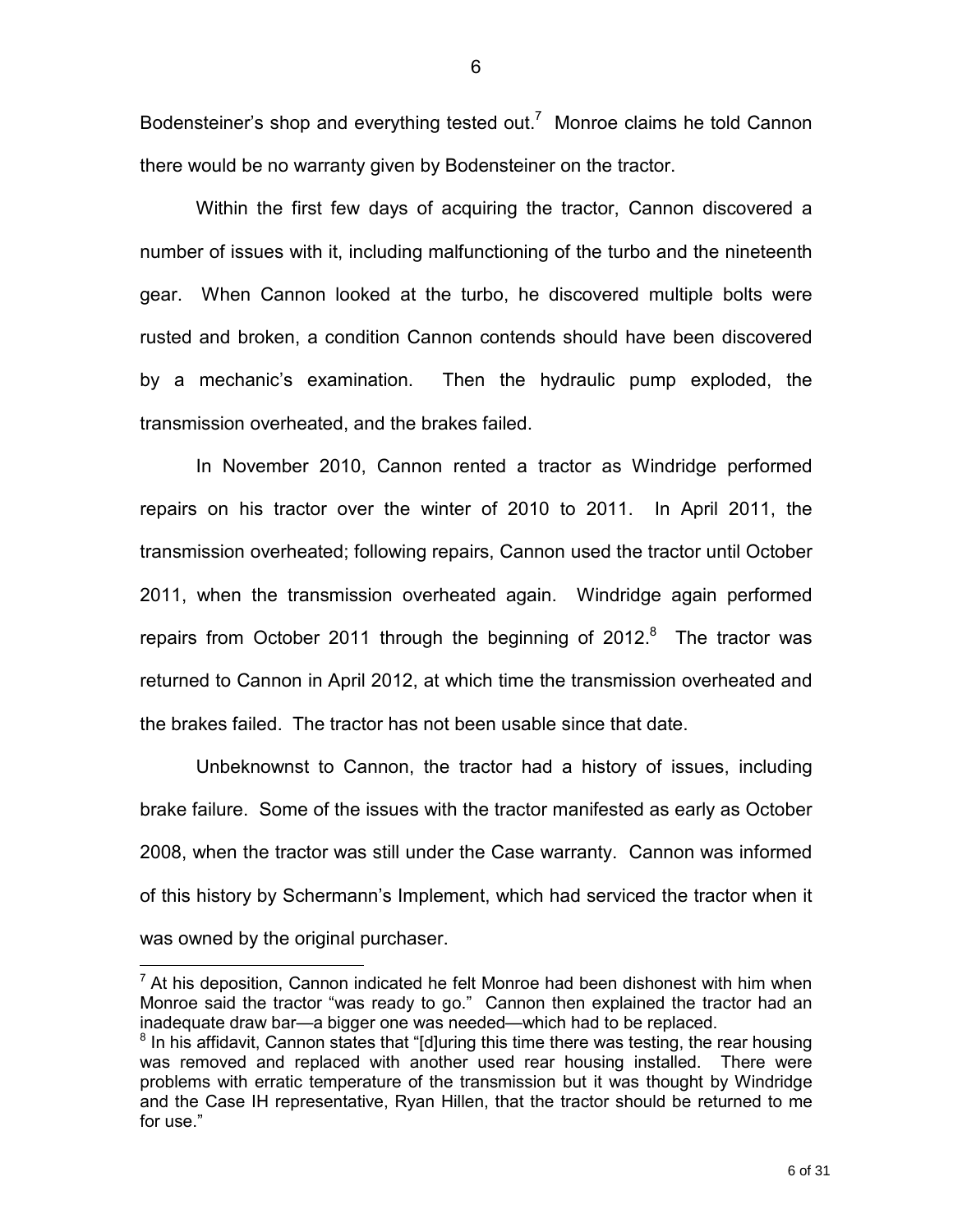Following the above numerous attempts to resolve the issues with the tractor, Cannon became convinced the tractor was unrepairable and unusable. Neither the mechanics at Windridge nor the Case mechanics have been able to tell Cannon what is wrong with the tractor. EPG denies the tractor is unrepairable, as a Case IH employee was working on a plan to have additional diagnostics done but those efforts were halted when Cannon filed suit.

 In April 2013, Cannon initiated this action. Following multiple amendments, Cannon brought the following relevant claims<sup>9</sup> against the defendants: (1) fraudulent misrepresentation (Bodensteiner), (2) breach of implied warranties (Bodensteiner), (3) breach of the implied covenant of good faith and fair dealing (Bodensteiner), (4) equitable rescission (Bodensteiner), (5) breach of contract (EPG), (6) negligent design, manufacture, assembly, testing, and warning (CNH), (7) breach of implied and express warranties (CNH), and (8) fraudulent concealment and nondisclosure (CNH). The defendants filed their respective motions for summary judgment, which Cannon resisted.<sup>10</sup> In March 2015, a hearing was held on the motions. On March 30, the district court granted summary judgment on all of the above claims. Cannon appeals.

#### **II. Standard and Scope of Review**

 $\overline{a}$ 

 Our review of the district court's grant of summary judgment is for correction of errors at law. *See Jones v. Univ. of Iowa*, 836 N.W.2d 127, 139 (Iowa 2013).

<sup>&</sup>lt;sup>9</sup> A separate claim against and counterclaim by Windridge Implements, LLC, is not a part of this appeal.

 $10$  Cannon also requested that the district court delay its ruling to allow more time for discovery, a request the district court denied.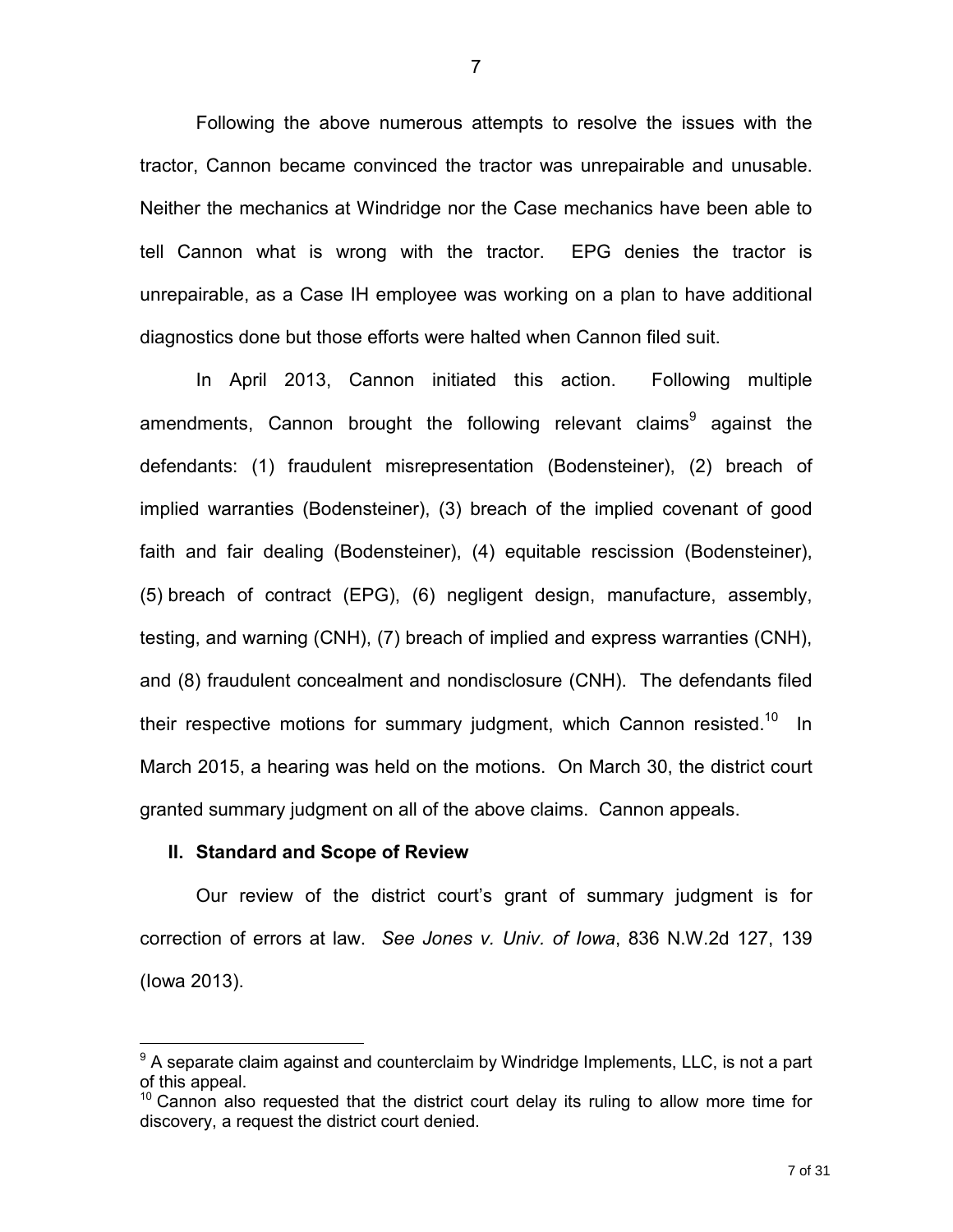A court should grant summary judgment if the pleadings, depositions, answers to interrogatories, and admissions on file, together with the affidavits, if any, show that there is no genuine issue as to any material fact and that the moving party is entitled to a judgment as a matter of law. In other words, summary judgment is appropriate if the record reveals a conflict only concerns the legal consequences of undisputed facts. When reviewing a court's decision to grant summary judgment, we examine the record in the light most favorable to the nonmoving party and we draw all legitimate inferences the evidence bears in order to establish the existence of questions of fact.

*Id.* at 139-40 (quoting *Pitts v. Farm Bureau Life Ins. Co.*, 818 N.W.2d 91, 96-97 (Iowa 2012)). "[A] 'factual issue is "material" only if "the dispute is over facts that might affect the outcome of the suit."'" *Peak v. Adams*, 799 N.W.2d 535, 542 (Iowa 2011) (quoting *Phillips v. Covenant Clinic*, 625 N.W.2d 714, 717 (Iowa 2001)). The burden rests with the movant to show the nonexistence of a material fact. *Pillsbury Co. v. Wells Dairy, Inc.*, 752 N.W.2d 430, 434 (Iowa 2008). However, "[t]he resisting party must set forth specific facts showing that a genuine factual issue exists." *Peak*, 799 N.W.2d at 542 (quoting *Huber v. Hovey*, 501 N.W.2d 53, 55 (Iowa 1993)). "[A] fact question is generated if reasonable minds can differ on how the issue should be resolved." *Pillsbury*, 752 N.W.2d at 434; *see also Bank of the W. v. Kline*, 782 N.W.2d 453, 456-57 (Iowa 2010).

### **III. Analysis**

Cannon asserts separate claims against each of the defendants, all of which were dismissed on summary judgment by the district court. We address each claim in turn.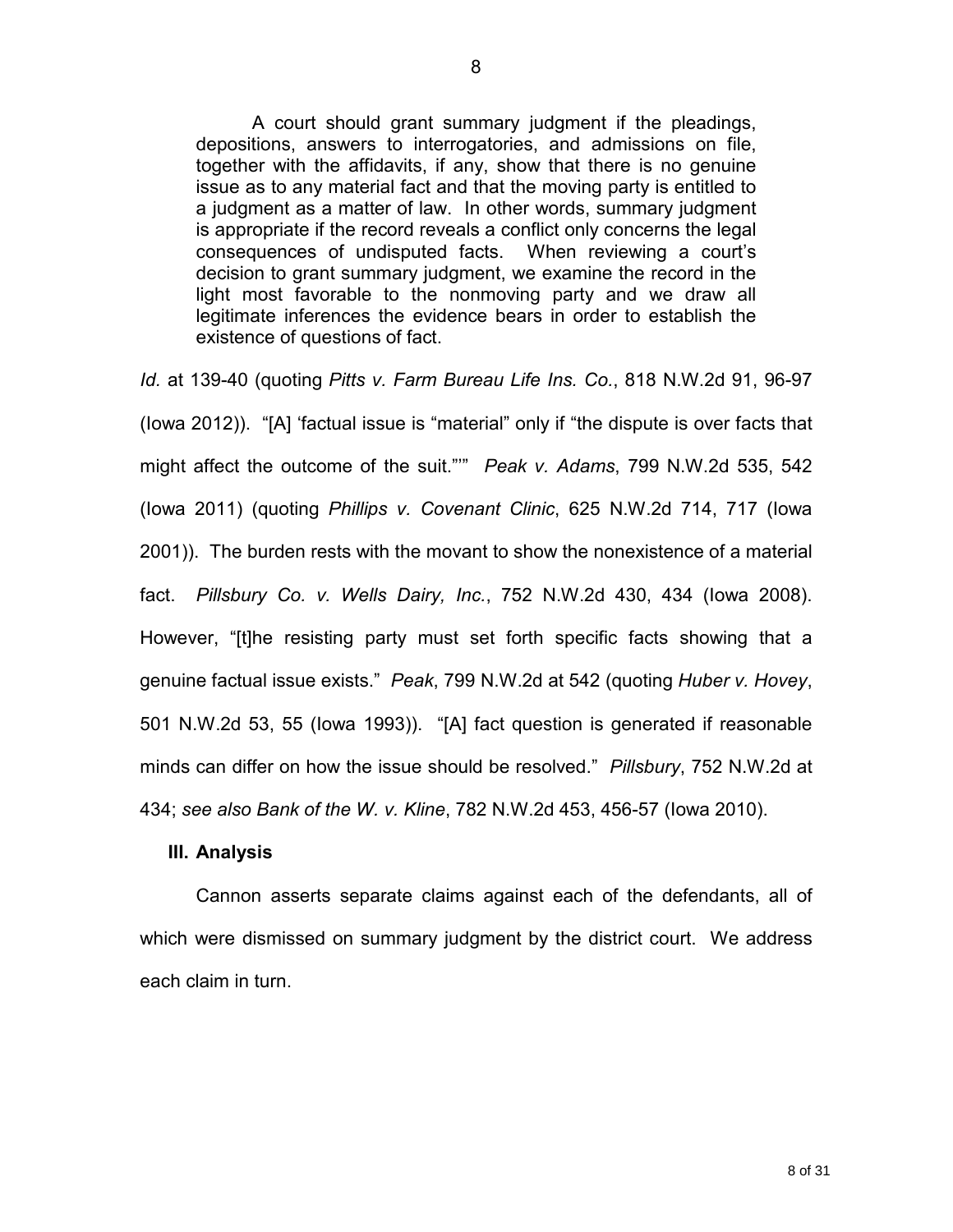#### **A. Claims Against Bodensteiner**

# **1. Fraudulent Misrepresentation and Nondisclosure**<sup>11</sup>

The elements of fraudulent misrepresentation are "(1) representation, (2) falsity, (3) materiality, (4) scienter, (5) intent to deceive, (6) reliance, and (7) resulting injury and damage." *Van Sickle Constr. Co. v. Wachovia Commercial Mortg., Inc.*, 783 N.W.2d 684, 687 (Iowa 2010) (citation omitted). With regard to fraudulent nondisclosure, Cannon must also demonstrate a duty to disclose. *See Reynolds v. Solon State Bank*, No. 07-0085, 2007 WL 4553648, at \*5 (Iowa Ct. App. Dec. 28, 2007) ("The tort of fraudulent nondisclosure may arise if a party fails to disclose material information and the party had a duty to communicate that information." (citing *Wright v. Brooke Grp. Ltd.*, 652 N.W.2d 159, 174 (Iowa 2002))). "A duty of disclosure may arise 'from a relation of trust, a relation of confidence, inequality of condition and knowledge, or other circumstances as show[n] by a particular fact situation.'" *Id.* (quoting *Irons v. Cmty. State Bank*, 461 N.W.2d 849, 854 (Iowa Ct. App. 1990)).

 "Scienter and intent to deceive are closely related elements of [fraudulent misrepresentation], and the same general analysis applies for each." *Van Sickle*, 783 N.W.2d at 688. "Scienter and intent to deceive may be shown when the speaker has actual knowledge of the falsity of his representations or speaks in reckless disregard of whether those representations are true or false." *Id.* (citation omitted).

<sup>&</sup>lt;sup>11</sup> Bodensteiner claims error was not preserved on Cannon's fraudulent nondisclosure claim. We assume, without deciding, error was preserved.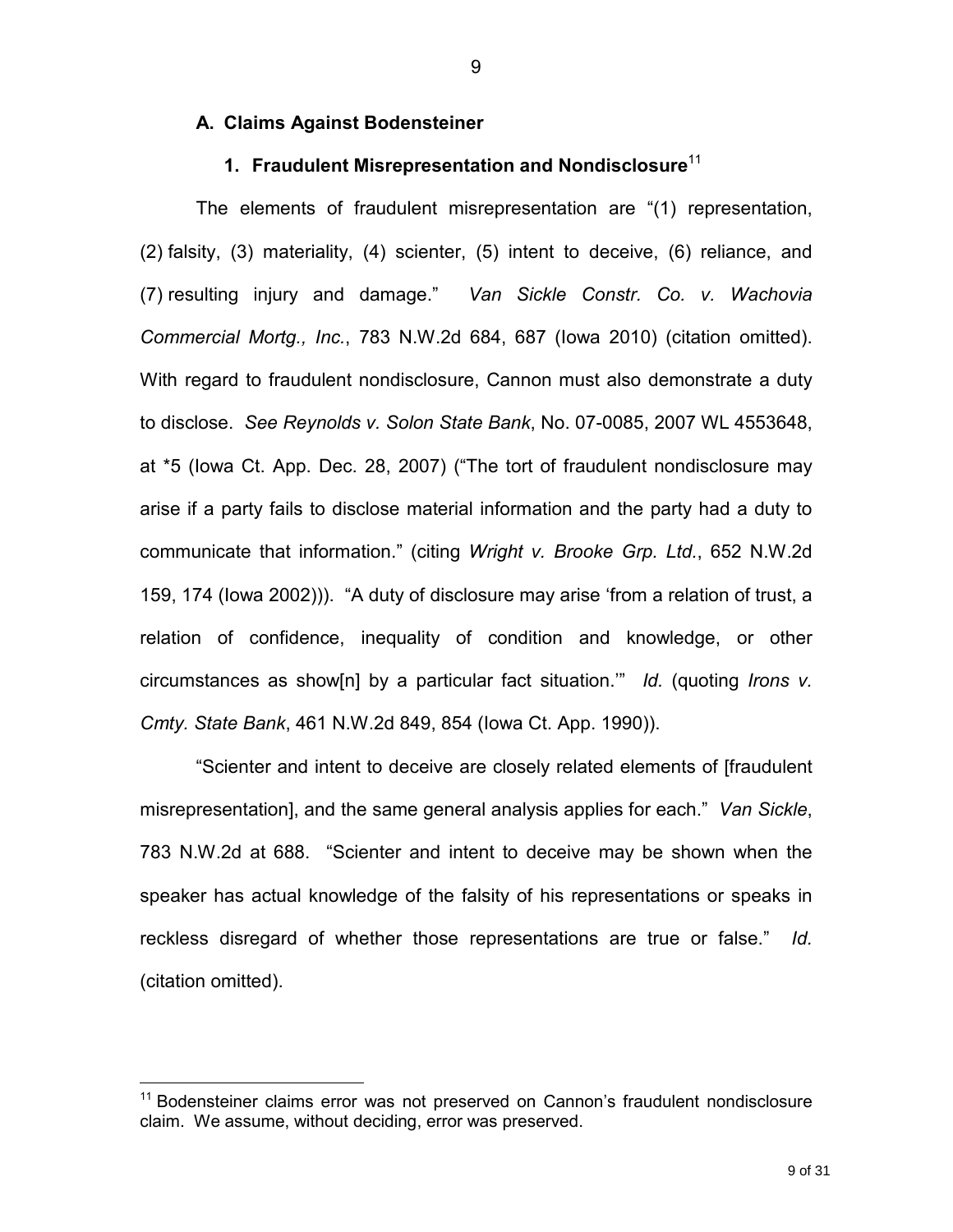In his appellate brief, Cannon asserts "the information provided by Roger Monroe and the mechanic . . . about the tractor being fit, ready to go, having been in the shop and inspected are material misrepresentations." However, in his deposition testimony, Cannon admitted he did not believe Monroe knew these representations were false.<sup>12</sup> He further admitted he knew the mechanic had not seen the tractor and the mechanic just discussed "the size of the tractor and the horsepower," that "it was a good tractor[, and] that [Cannon] would be happy with the horsepower and what [he] was getting." Cannon admitted the mechanic was just talking generically about the make and model of the tractor and that he had no disagreement with what the mechanic had said. Cannon further stated he "honestly c[ould]n't answer" whether he had "any reason to believe . . . Monroe or anyone else at Bodensteiner actually knew that there was something wrong with th[e] tractor as far as the oil overheating and the brakes overheating."

 Cannon now claims there is a dispute of fact on this issue because "[c]learly Monroe wanted to sell a tractor" and "Cannon indicated that any

 $12$  In his deposition testimony, Cannon was asked, "[D]o you think Roger Monroe knew there was something wrong with the [tractor] when it was sold to you?" Cannon replied, "No." Cannon further testified:

Q. Is there anything that you think Roger Monroe told you that was false or was a lie? A. I believe that he told me it was setup and ready to go and it wasn't.

Q. What do you mean when you say it wasn't setup and ready to go? A. Well, the draw bar wasn't the right size.

Q. Okay. He fixed that though? A. Exactly.

Q. Okay. A. And with the power issue.

Q. And again that has been fixed; right? A. Yes.

Q. Okay, Anything else that you think that he misrepresented to you? A. Not that I can think of right now.

Q. Okay. Do you have any reason to believe that Roger Monroe ever acted in any way other than in complete good faith and fair dealing with you? A. No.

Q. You don't think that he was ever trying to fool you into buying a tractor that you knew was a bad tractor for you, do you? A. No.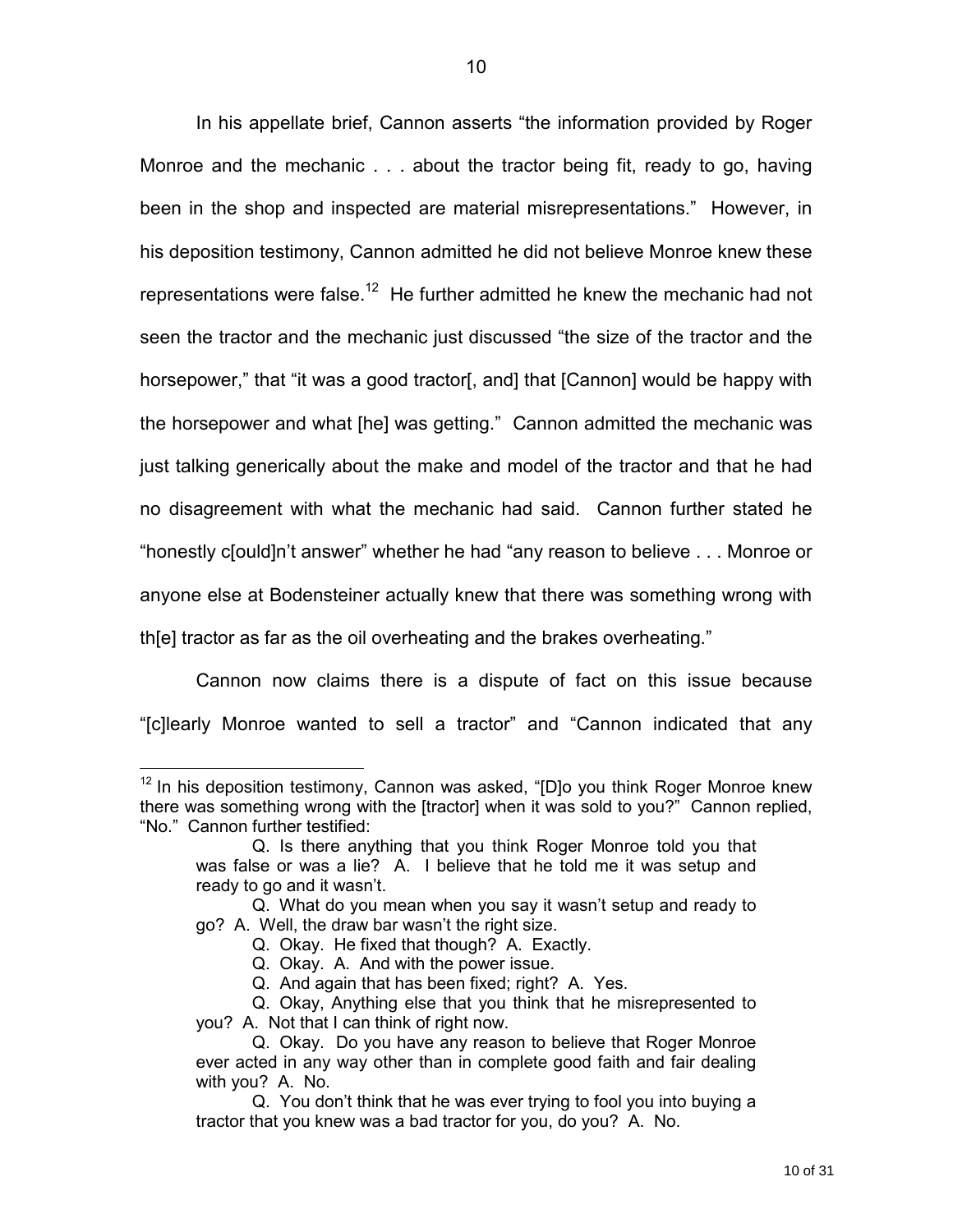inspection of the tractor, however cursory, would have revealed the broken off and rusted bolts on the turbo." The assertion that Monroe wanted to sell a tractor does not create an issue of fact. As to the inspection claim, Cannon himself testified it would require a mechanic to identify *the issues with the tractor*. 13 Regardless, neither of these purported facts make the statements of Monroe and the mechanic—who had not yet seen the tractor at issue—knowingly false. Finally, Cannon claims "there is no evidence despite the representations by Monroe that anyone . . . looked at the tractor, got it into the shop, inspected it or tested it in any manner." Monroe provided an affidavit stating neither he nor any of the Bodensteiner staff "had any knowledge of any defect or mechanical problem with the [t]ractor." Cannon's claim that there is no evidence *supporting*  Monroe's statements does not create a genuine issue of fact as to whether those statements were true. As noted above, Cannon himself admitted he believed Monroe was unaware of any problems with the tractor and the mechanic was only talking generically about the make and model of the tractor, not this specific tractor itself. Cannon has provided no facts supporting the scienter and intent elements of his claim or creating a genuine issue of material fact as to those elements. Without a knowing misrepresentation, Cannon's claim fails. *See Spreitzer v. Hawkeye State Bank*, 779 N.W.2d 726, 735 (Iowa 2009) (noting fraudulent misrepresentation requires "the defendant knew the representation

 $13$  Cannon was asked: "Is there any inspection that you know of that you could have done that would have identified whatever is the matter with this tractor?" Cannon responded, "Not without having a mechanic do it." Cannon's comment regarding the cursory inspection applied only to the "turbo bolts." Cannon stated that, when he popped the hood of the tractor, he saw "[t]he bolts were all broke[n] off and they were all rusted. . . . Anybody that put that tractor in a shop and put the hood up would have seen that that was not right."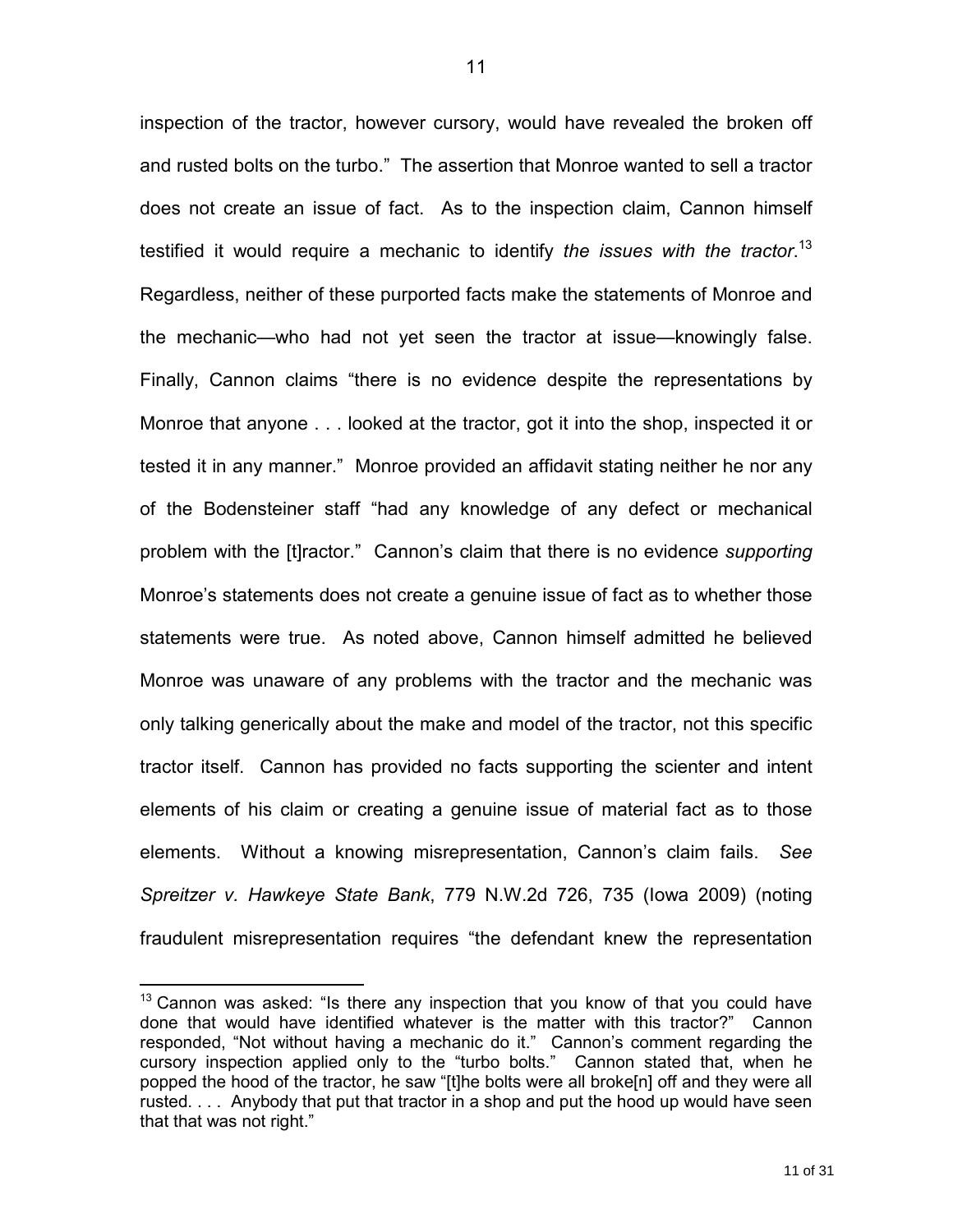was false"); *see also Wright*, 652 N.W.2d at 175 (noting a duty to disclose may arise in a business transaction where "matters [are] known to [the defendant] that [the defendant] knows to be necessary to prevent [the defendant's] partial or ambiguous statement of the facts from being misleading"). Accordingly, Bodensteiner is entitled to judgment as a matter of law on the fraudulent misrepresentation and nondisclosure claims.

# **2. Breach of Implied and Express Warranties**

### **a. Implied Warranties**

Cannon alleges Bodensteiner breached the implied warranties of merchantability and fitness for a particular purpose. *See* Iowa Code §§ 554.2314, 554.2315 (2009). However, the two-page sales contract clearly, conspicuously, and repeatedly disclaimed any warranties, including implied warranties. *See id.* § 554.2316 (providing the means by which the implied warranties of merchantability and fitness may be excluded); *see also id.* § 554.1201(2)(j) ("Whether a term is 'conspicuous' or not is a decision for the court."). The first page indicates:

**IMPORTANT WARRANTY NOTICE**: The John Deere warranty applicable to new John Deere product(s) is printed on the back side of this document. There is no warranty on used products. . . . **IMPLIED WARRANTIES OF MERCHANTABILITY AND FITNESS ARE NOT MADE AND ARE EXCLUDED UNLESS SPECIFICALLY PROVIDED IN THE JOHN DEERE WARRANTY.** 

The second page then provides the specific circumstances in which warranties are provided, which explicitly applies to original purchases of new products. The contract again states "**WHAT IS NOT WARRANTED**" includes "Used Products." Finally, the contract contains a "**NO DEALER WARRANTY**"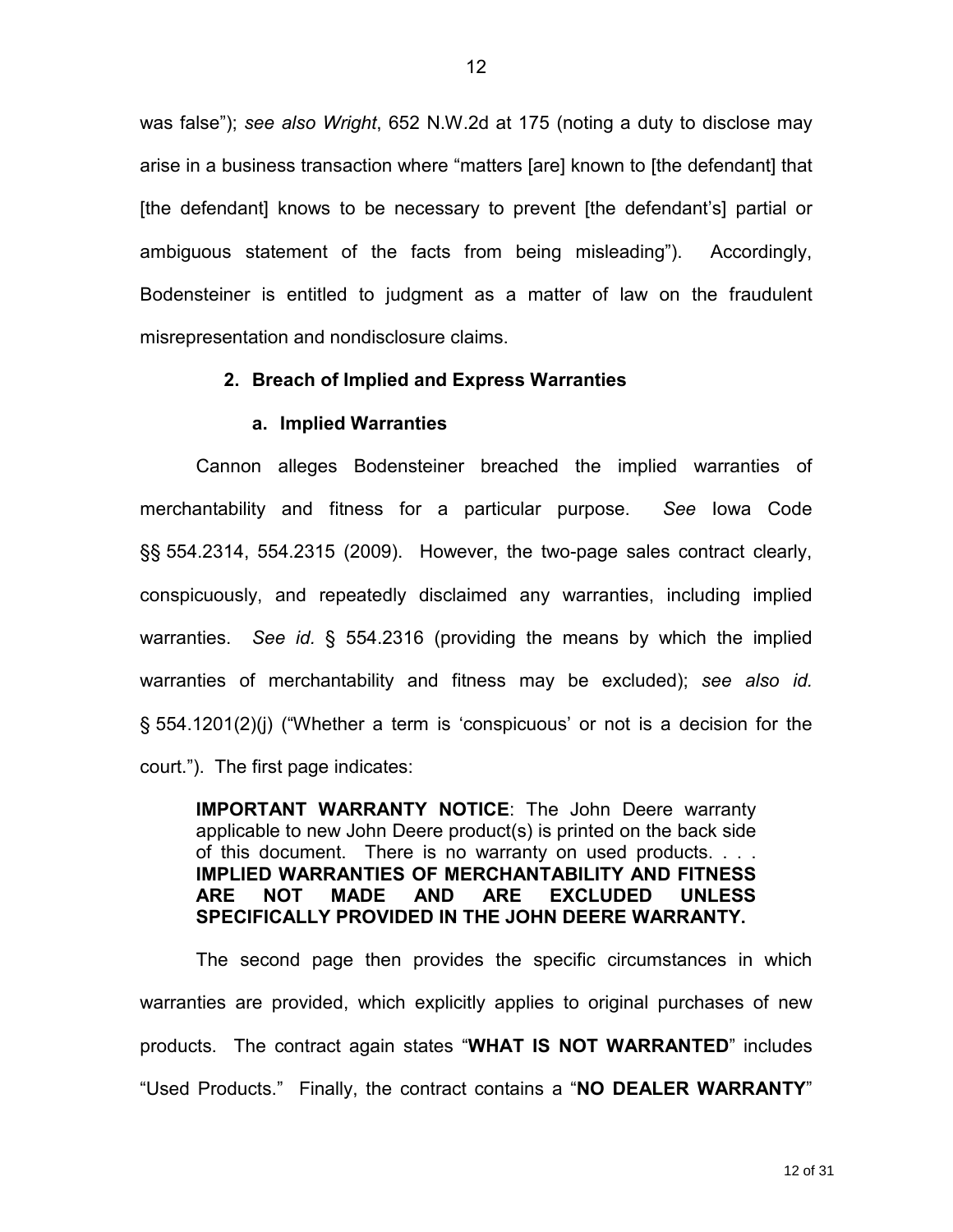provision that states in part, "THE SELLING DEALER MAKES NO WARRANTY OF ITS OWN." We affirm the district court's grant of summary judgment on the implied-warranties claim.<sup>14</sup> See Sharp v. Tamko Roofing Prods., Inc., No. 02-0728, 2004 WL 2579638, at \*4 (Iowa Ct. App. Nov. 15, 2004) ("[W]hen a disclaimer is in bold, capit[a]l letters, a reasonable person should have noticed it, and we may consider the disclaimer conspicuous.").

### **b. Express Warranties**

 $\overline{a}$ 

 In his resistance to Bodensteiner's motion for summary judgment, Cannon contended Bodensteiner provided an express warranty that the tractor was in good condition and fit for immediate use in the manure-hauling business. Bodensteiner counters no express warranties were made and Monroe explicitly informed Cannon the only warranty on the tractor was the PPP. An express warranty is created by "[a]ny affirmation of fact or promise made by the seller to the buyer which relates to the goods and becomes part of the basis of the bargain" or "[a]ny description of the goods which is made part of the basis of the bargain." Iowa Code § 554.2313(1)(a)-(b); *see also Kolarik v. Cory Int'l Corp.*, 721 N.W.2d 159, 163 (Iowa 2006).

 $14$  Cannon avers the disclaimer is of no effect because the purchase agreement was provided after an oral agreement to buy the tractor had been reached. Bodensteiner responds Cannon failed to raise this claim before the district court—in either his resistance to Bodensteiner's summary judgment motion papers or at the hearing on the motion. In fact, Cannon's summary judgment papers explicitly state the "day of the purchase of the tractor" was October 6, 2010, the day the purchase agreement was signed and Cannon took possession of the tractor. Moreover, the district court did not address this claim in its summary judgment ruling, and Cannon failed to file a motion requesting the district court do so. *See* Iowa R. Civ. P. 1.904(2). Therefore, this argument is not properly before this court. *See Meier v. Senecaut*, 641 N.W.2d 532, 537 (Iowa 2002) ("It is a fundamental doctrine of appellate review that issues must ordinarily be both raised and decided by the district court before we will decide them on appeal.").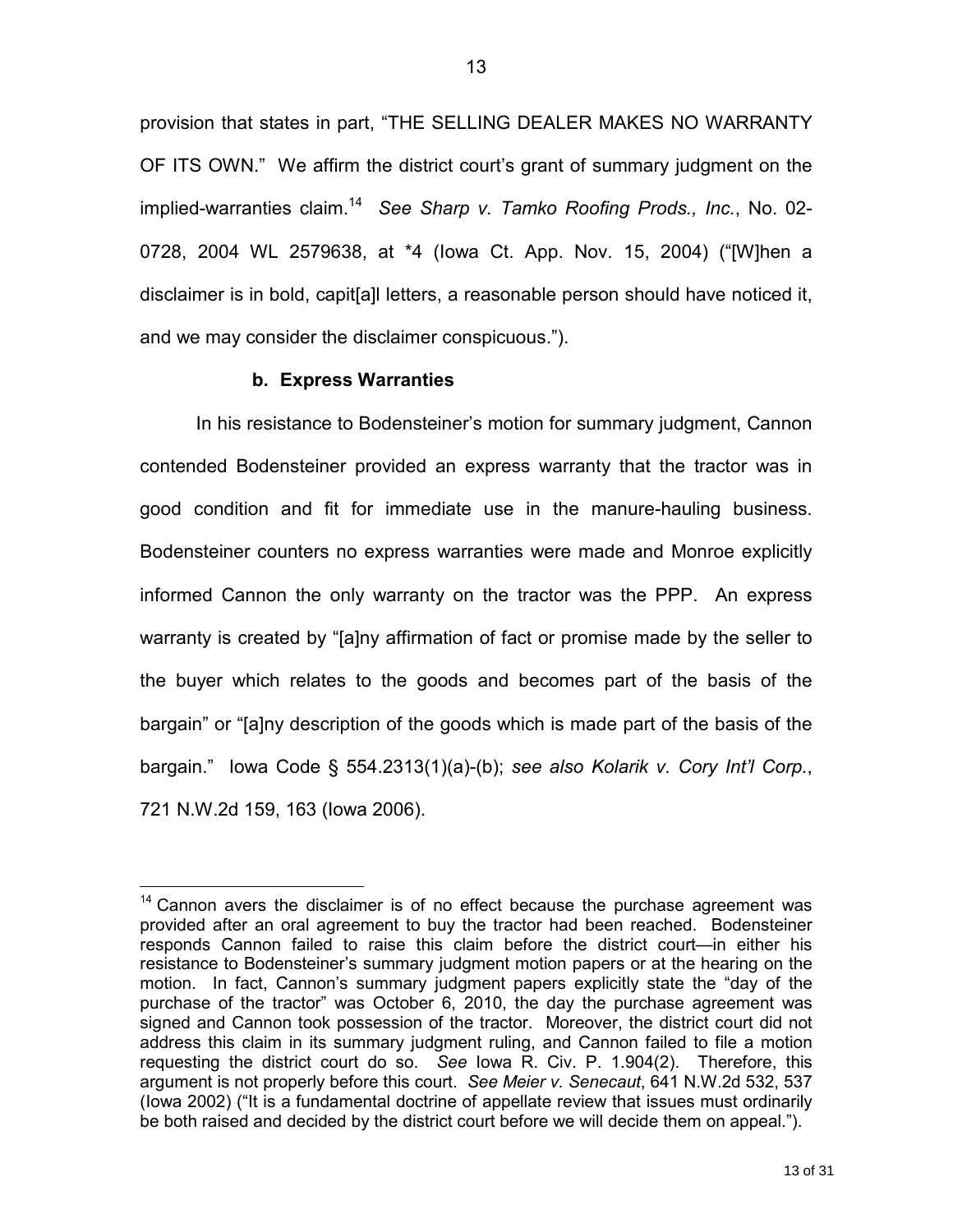In its order, the district court granted summary judgment on the warranties claim noting "[t]he written contract between these parties disclaimed any express warranties other than the extended warranty or PPP." "Express and implied warranties can generally be limited or modified as part of the contract for sale . . . ." *Des Moines Flying Serv., Inc. v. Aerial Servs. Inc.*, 880 N.W.2d 212, 217 (Iowa 2016). However, section 554.2316(1) provides "[w]ords or conduct relevant to the creation of an express warranty and words or conduct tending to negate or limit warranty shall be construed wherever reasonable as consistent with each other; but . . . negation or limitation is inoperative to the extent that such construction is unreasonable." Bodensteiner concedes this "statute denies effect to disclaimer language when it would be inconsistent with the language of [an] express warranty."

We note Iowa Code section 554.2313(2) provides "an affirmation merely of the value of the goods or a statement purporting to be merely the seller's opinion or commendation of the goods does not create a warranty." *See also Falcon Equip. Corp. v. Courtesy Lincoln Mercury, Inc.*, 536 F.2d 806, 809 (8th Cir. 1976) (per curiam) (finding the "advertisements were merely 'puffing' and commendation of [the] product rather than statements of such specificity and import as to give rise to an express warranty"). However, courts have determined the question of whether a statement constitutes "merely puffing" or opinion is one best left to the fact finder.<sup>15</sup> *See generally Redmac, Inc. v.* 

 $15$  We note courts have disagreed on whether statements such as "in good condition" can constitute an express warranty or are merely opinion or puffery. *Compare Weng v. Allison*, 678 N.E.2d 1254, 1256 (Ill. App. Ct. 1997) (finding the statements "mechanically sound," "in good condition," and "had "<sup>o</sup> problems" constituted an express warranty),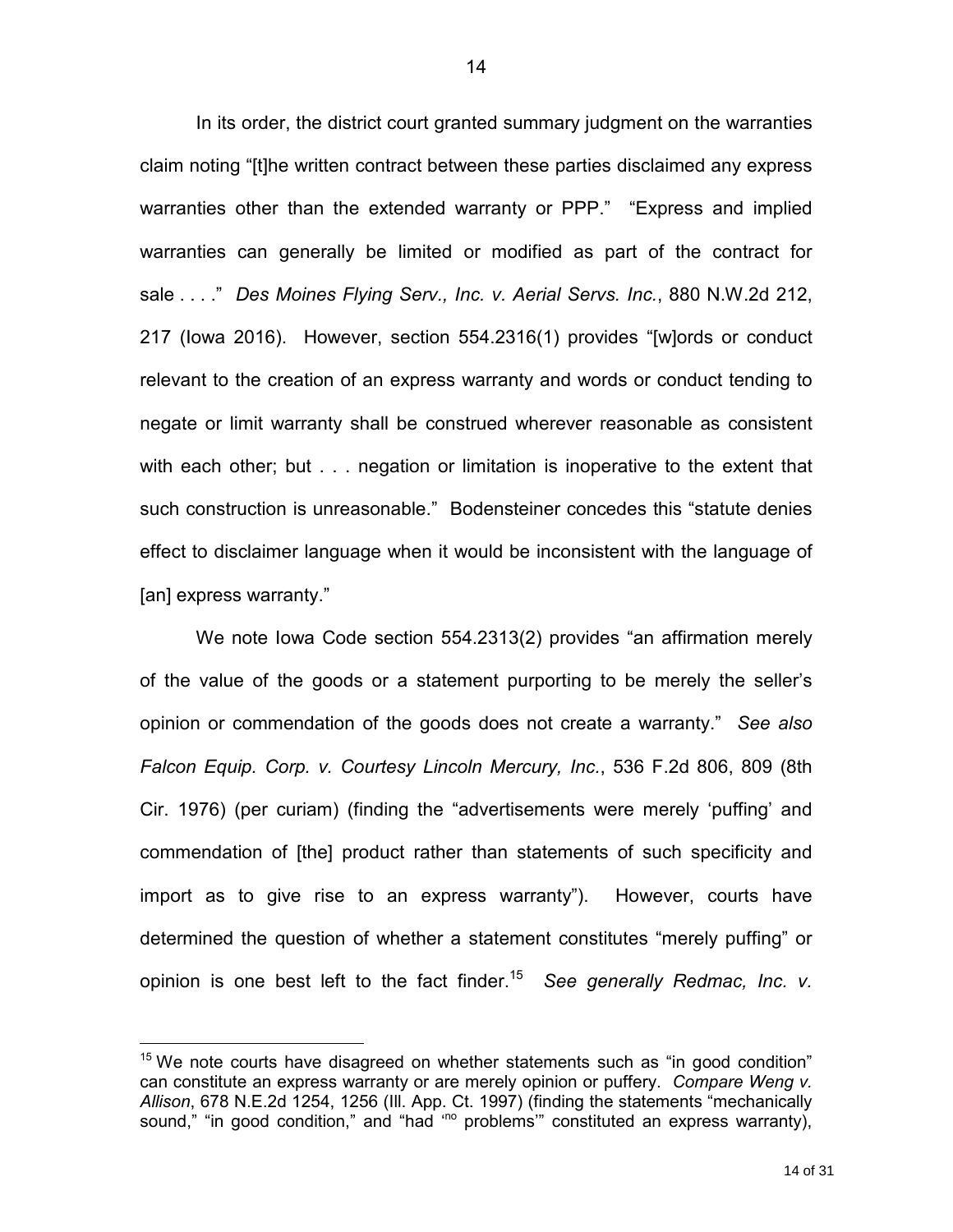*Computerland of Peoria*, 489 N.E.2d 380, 743-44 (Ill. App. Ct. 1986); *see also Tralon Corp. v. Cedarapids, Inc.*, 966 F. Supp. 812, 826 (N.D. Iowa 1997) ("Whether these statements constitute a warranty, as opposed to an expression of opinion, is a question for the trier of fact.").

At summary judgment, our inquiry is limited to whether a genuine issue of material fact exists. Cannon testified Monroe would not have the tractor brought to the dealership unless Cannon agreed he wanted it. Cannon specifically testified he only wanted the tractor "[i]f it is a good running tractor, if it is going to work for me." Cannon testified Monroe then assured him "it is fit, it is ready, it is ready, it is field ready." Following this representation, Cannon instructed Monroe that he wanted the tractor and it should be brought to the dealership. Monroe admits he told Cannon "the tractor was in good condition." And Cannon further testified Monroe told him the tractor was "ready to go." Bodensteiner relies upon the disclaimers in the sales agreement to obviate any express warranties purportedly made. Bodensteiner's defense is subject to resolution of whether Monroe's representations were mere puffing or opinion; we determine, under the facts of this case, resolution of that issue is for the fact finder.

Based upon the above, we conclude a genuine issue of fact remains whether an express warranty was made by Monroe. Therefore, the grant of

and *Pake v. Byrd*, 286 S.E.2d 588, 589 (N.C. Ct. App. 1982) (finding the statement the tractor was in good condition and free from major mechanical defects constituted an express warranty), *with Pell City Wood, Inc. v. Forke Bros. Auctioneers, Inc.*, 474 So.2d 694, 695 (Ala. 1985) (holding auctioneers statements a truck was "in good condition" did not constitute an express warranty), and *McGhee v. GMC Truck & Coach Div.*, 296 N.W.2d 286, 290 (Mich. Ct. App. 1980) (holding statement truck was in "good condition" did not create an express warranty).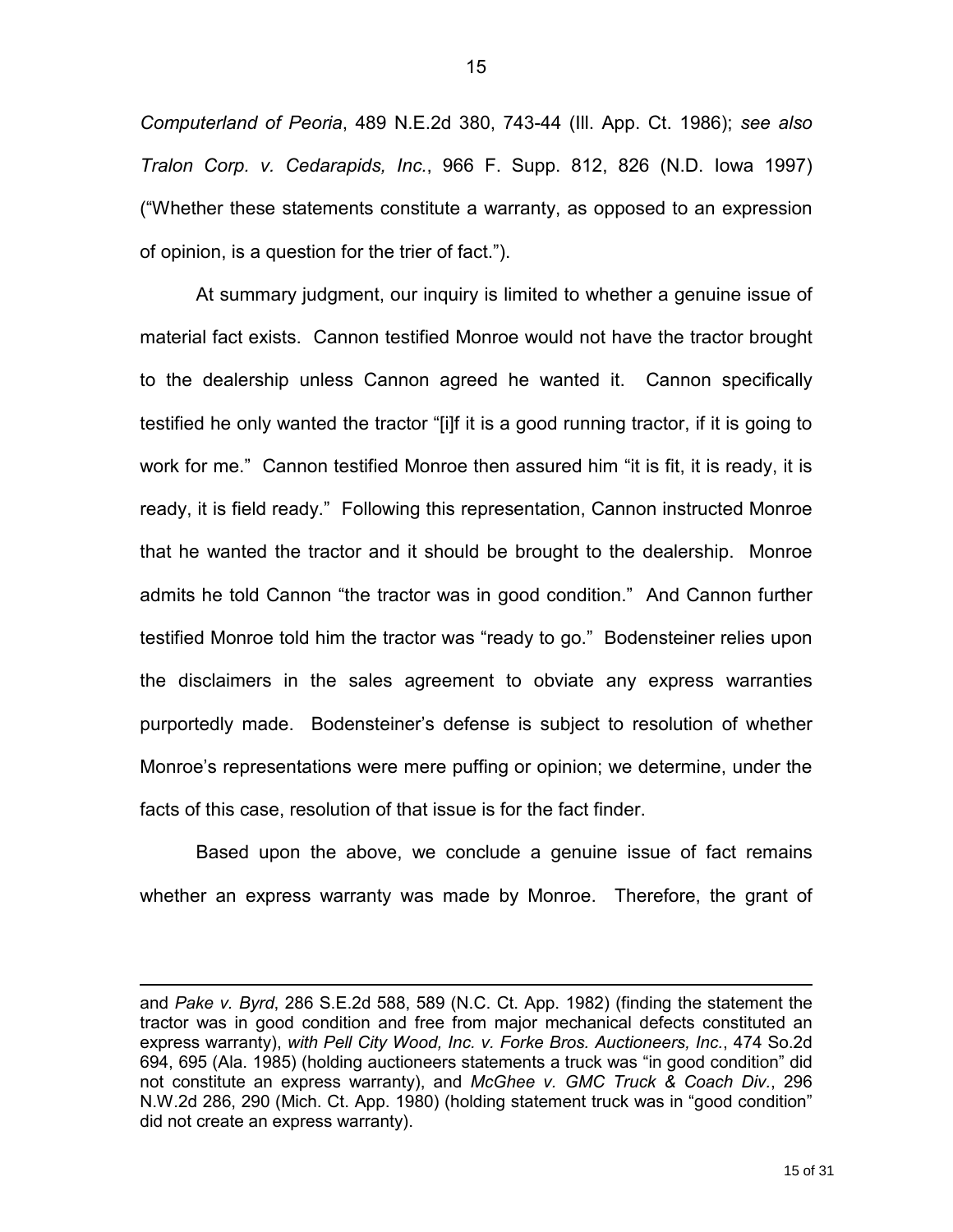summary judgment was in error, and we reverse the district court's grant of summary judgment in favor of Bodensteiner on this claim.

#### **3. Breach of Implied Covenant of Good Faith and Fair Dealing**

"An implied duty of good faith and fair dealing is recognized in all contracts." *Bagelmann v. First Nat'l Bank*, 823 N.W.2d 18, 34 (Iowa 2012). "The underlying principle is that there is an implied covenant that neither party will do anything which will have the effect of destroying or injuring the right of the other party to receive the fruits of the contract." *Alta Vista Props., LLC v. Mauer Vision Ctr., PC*, 855 N.W.2d 722, 730 (Iowa 2014) (citation omitted).

In his petition, Cannon claimed Bodensteiner breached this implied covenant by selling "a known defective tractor to [Cannon] without making an adequate inspection and then an adequate disclosure." On appeal, Cannon claims there is a question of fact whether Bodensteiner had knowledge of any defect in the tractor; therefore, this claim should survive summary judgment. Cannon further claims that, at a minimum, Monroe acted "with reckless disregard for the condition of the tractor and that this dishonesty, by either action or inaction, destroyed the benefit of Cannon's bargain."

 For the reasons stated above, even if Cannon's allegations could support a claim for breach of the implied covenant of good faith and fair dealing, Cannon has failed to provide facts that support or create a genuine issue of fact regarding Bodensteiner's alleged knowledge that the tractor was defective.

 As to Cannon's "reckless disregard" claim, to find a breach of the implied covenant of good faith and fair dealing requires a contractual term to which the duty can attach. *See Bagelmann*, 823 N.W.2d at 34; *see also Clasing v. Hormel*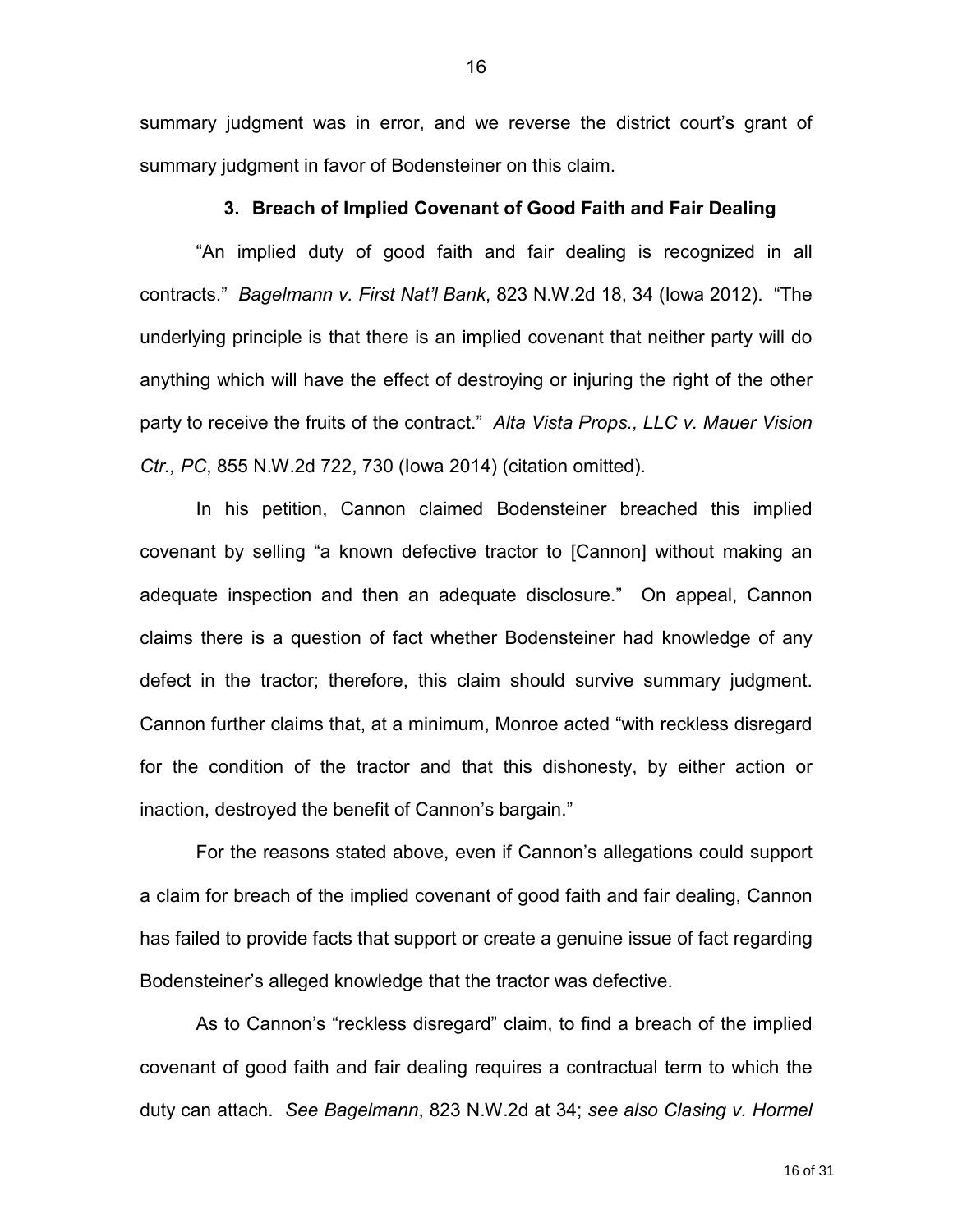*Corp.*, 993 F. Supp. 2d 960, 981 (N.D. Iowa 2004) ("[A] claim of breach of the implied covenant is 'doomed' if it lacks support in the text of the contract."); *Am. Tower, L.P. v. Local TV Iowa, L.L.C.*, 809 N.W.2d 546, 550 (Iowa Ct. App. 2011) ("This implied covenant [of good faith and fair dealing] generally operates upon an express condition of a contract, the occurrence of which is largely or exclusively within the control of one of the parties."). The duty does not create new substantive obligations; instead, it "prevents one party from using technical compliance with a contract as a shield from liability when that party is acting for a purpose contrary to that for which the contract was made." *Mid-Am. Real Estate Co. v. Iowa Realty Co.*, 406 F.3d 969, 974 (8th Cir. 2005).

 The contract between the parties was an "order" from Cannon for a specific "Product" from Bodensteiner—here, the Case IH Magnum 305 tractor. There is no term in the contract identified by Cannon that required Bodensteiner to inspect the product or provide any kind of disclosures. *See Alta Vista Props.*, 855 N.W.2d at 731 ("The implied covenant of good faith and fair dealing, however, 'does not give rise to new substantive terms that do not otherwise exist in the contract.'" (citation omitted)). Accordingly, we affirm the district court's grant of summary judgment.<sup>16</sup>

### **4. Rescission**

 $\overline{a}$ 

Rescission is an equitable remedy "considered to be extraordinary relief." *Clark v. McDaniel*, 546 N.W.2d 590, 595 (Iowa 1996). "It is not available as a

 $16$  Further, there is no indication Monroe acted other than in good faith. Cannon himself testified he had no reason to believe Monroe acted in any way other than in complete good faith and fair dealing. *See Kooyman v. Farm Bureau Mut. Ins. Co.*, 315 N.W.2d 30, 34 (Iowa 1982) (noting "bad faith" in these circumstances "refers simply to the absence of good faith required by the implied contract" (citation omitted)).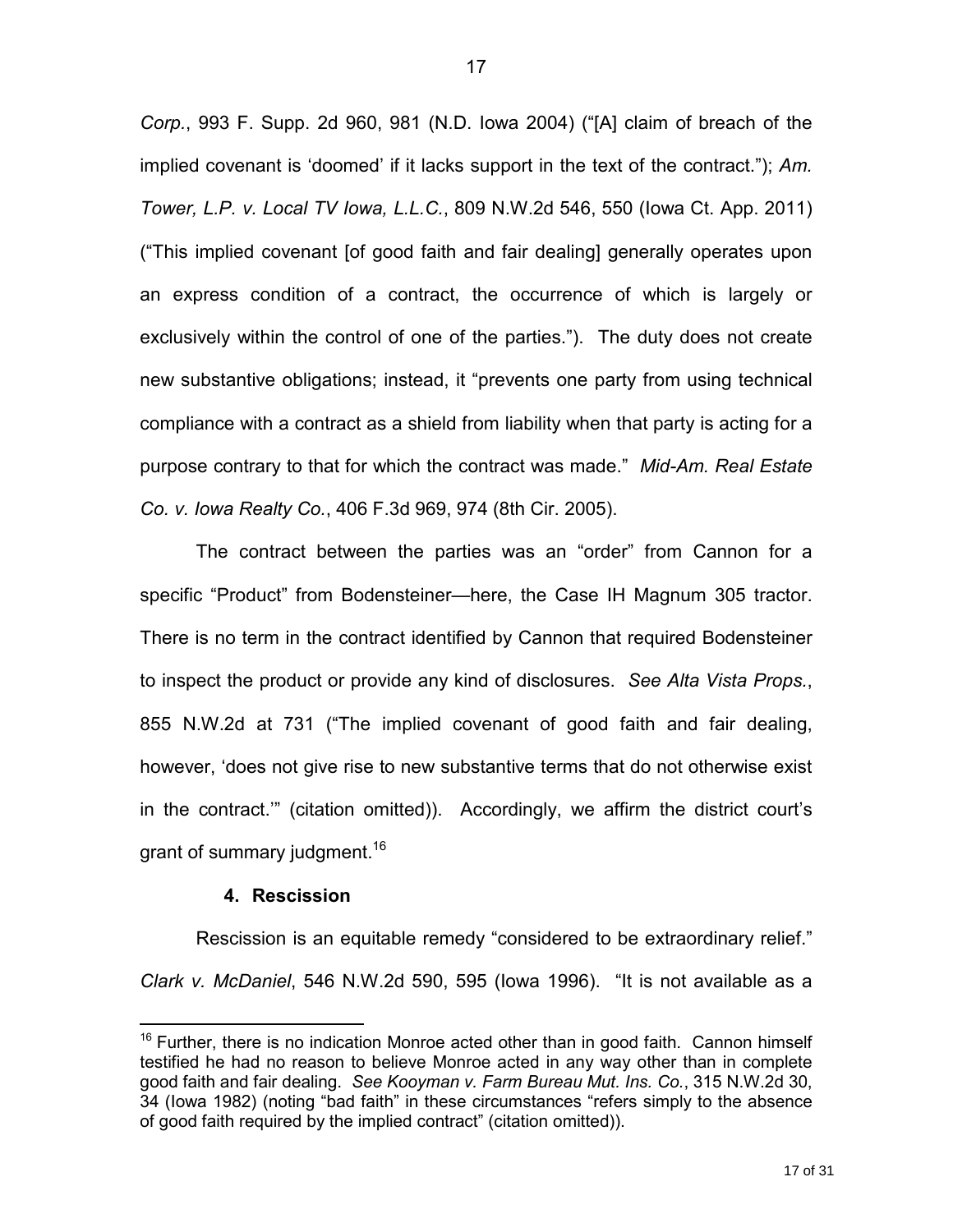matter of right but only when it is necessary to obtain equity." *Id.* "Three requirements must be met before rescission will be granted: (1) the injured party must not be in default, (2) the breach must be substantial and go to the heart of the contract, and (3) remedies at law must be inadequate." *Id.*

 Cannon first argues rescission is appropriate where a fraudulent misrepresentation or nondisclosure has been made. *See Hyler v. Garner*, 548 N.W.2d 864, 870-74 (Iowa 1996). Having affirmed the district court's grant of summary judgment on the fraudulent-misrepresentation and nondisclosure claims, we need consider this argument no further.

 Cannon notes a revocation is allowable for noncomforming goods where the noncomformity substantially impairs the good's value to the buyer and the noncomformity was difficult to discover or acceptance was induced by the seller's assurances. *See Campbell v. AG Finder Iowa Neb.*, No. 03-0323, 2004 WL 893937, at \*4 (Iowa Ct. App. Apr. 28, 2004) (citing Iowa Code § 554.2608(1)). Of note, in his petition, Cannon seeks equitable, not statutory, rescission. Similarly, the district court ruled upon Cannon's claim for "equitable rescission," finding "[t]his claim in equity fails because Cannon potentially has adequate claims at law for money damages." Cannon did not file an Iowa Rule of Civil Procedure 1.904(2) motion asking the district court to rule upon this alternative, statutory claim. Accordingly, insofar as Cannon invokes this statutory right as a claim distinct from equitable rescission, we find it was not preserved for our review. *See Meier*, 641 N.W.2d at 537.

 Cannon next argues rescission is appropriate where "the disclaimer of warranties is found to be unconscionable." However, Cannon fails to argue how

18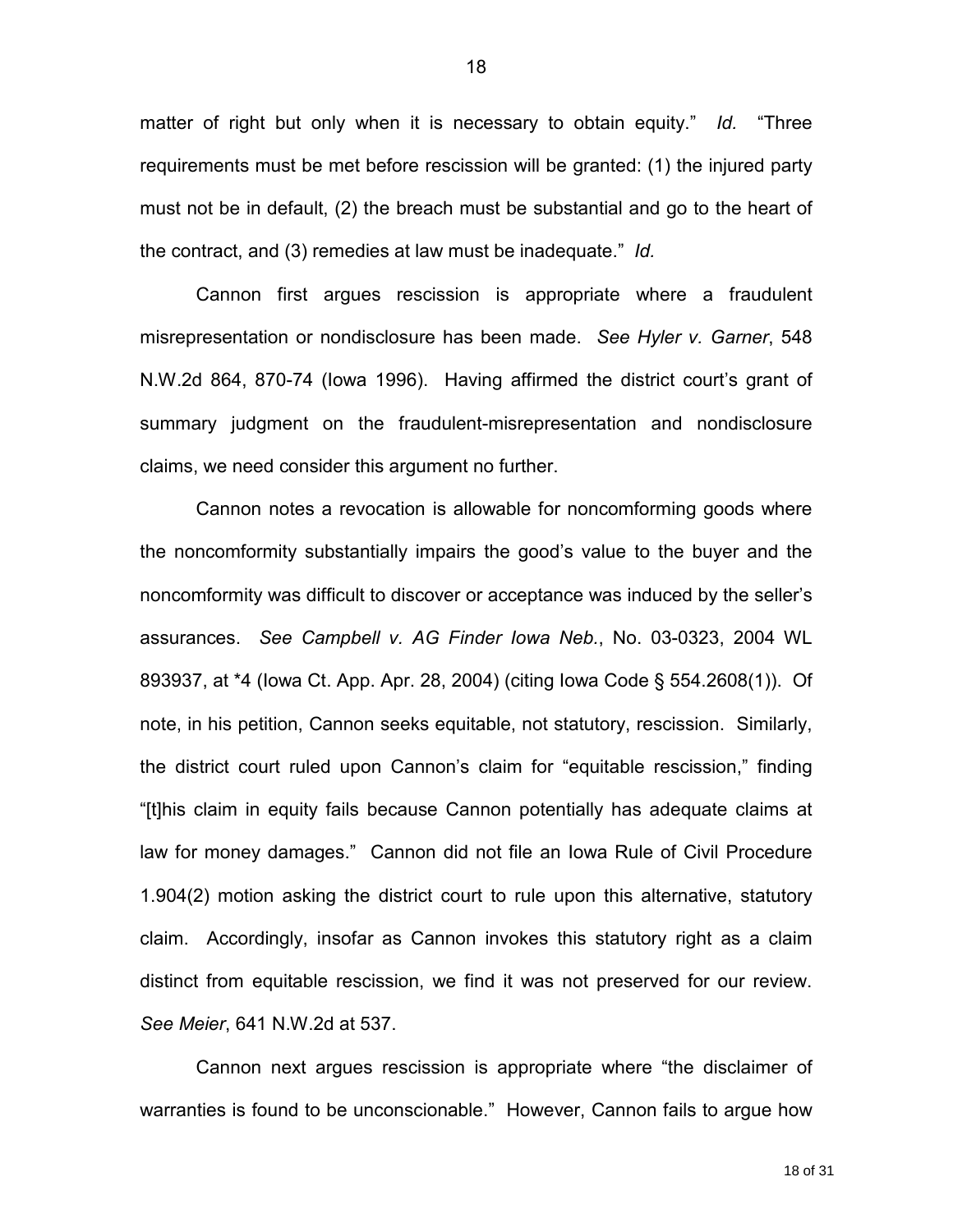unconscionability could be found in this context. Finally, Cannon argues rescission is appropriate in the event the Case warranty fails of its essential purpose. But the warranty from Case did not pass beyond the first buyer, the PPP was issued by EPG, and Bodensteiner is bound by neither warranty.<sup>17</sup>

 We agree with the district court that adequate remedies at law remain and affirm the grant of summary judgment. *See Clark*, 546 N.W.2d at 595 ("[T]he remedies of cancellation of an instrument, or of a rescission, are not ordinarily provided where adequate relief is available in the form of a money judgment." (citation omitted)).

### **B. Claims Against CNH**

#### **1. Negligence**

 $\overline{a}$ 

 In granting summary judgment on Cannon's claim of negligence against CNH, the district court noted Cannon's claim "is essentially a products liability claim[] based upon negligence and tort law." The district court concluded, "Iowa law does not allow a plaintiff to recover the economic losses requested by Cannon under a tort theory of products liability. Instead, recovery for this type of damage must be sought under contractual or warranty theories of recovery." On appeal, the parties dispute whether the economic-loss doctrine applies to

 $17$  Cannon also argues the court "failed to grant a continuance in the event that it felt that there was insufficient information" to resolve this claim. Cannon notes the court "did not find the record insufficient." Cannon appears to argue, without supporting explanation, that the district court abused its discretion in not granting a continuance. Based on the record—or lack thereof—before us, we cannot find the district court abused its discretion. *See State v. Means*, 547 N.W.2d 615, 621 (Iowa Ct. App. 1996) ("We review a district court's denial of a motion for a continuance for an abuse of discretion.").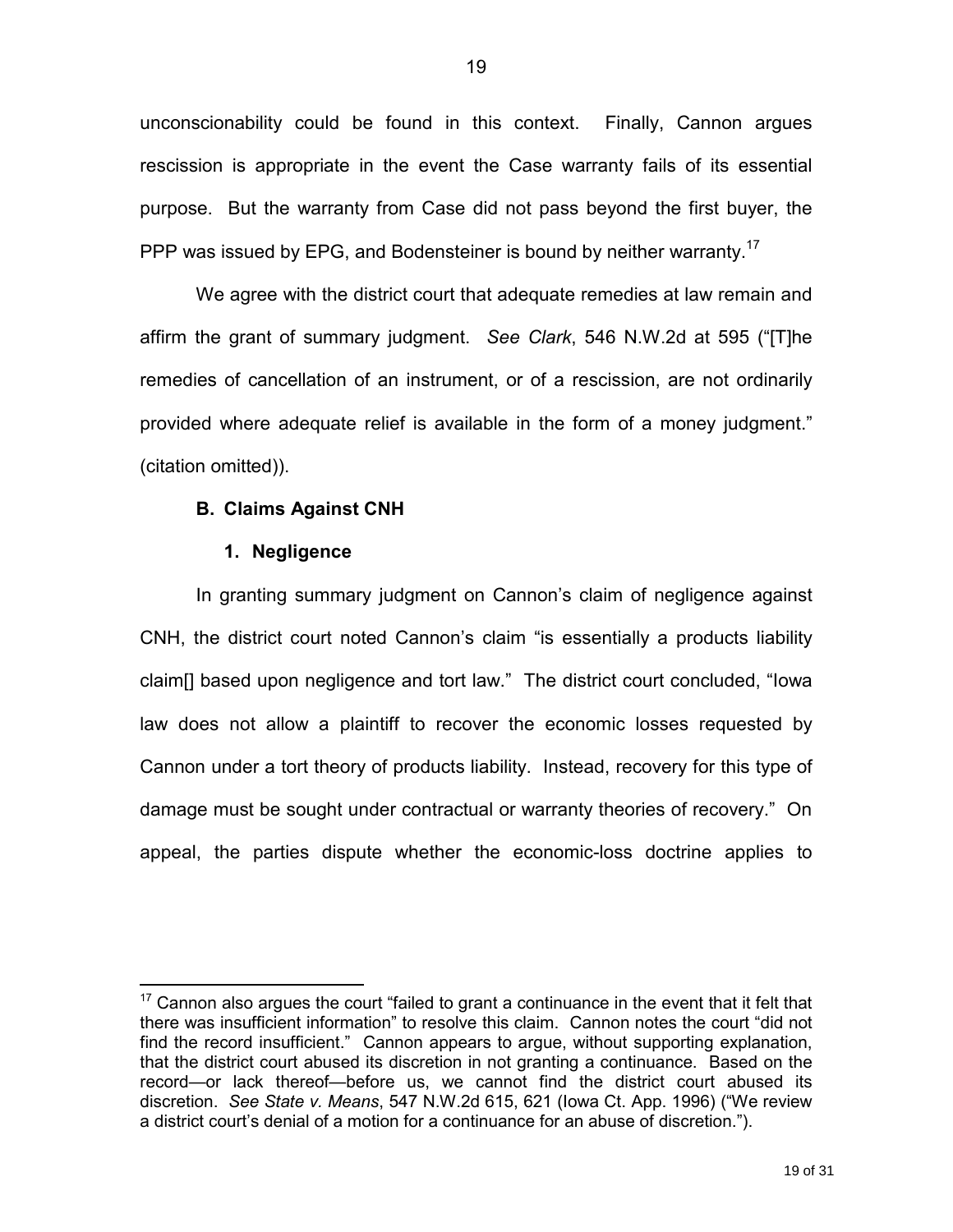Cannon's claim, in which Cannon seeks past lost income, future lost income, and the loss of the value of the tractor.<sup>18</sup>

 "As a general proposition, the economic loss rule bars recovery in negligence when the plaintiff has suffered only economic loss." *Annett Holdings, Inc. v. Kum & Go, L.C.*, 801 N.W.2d 499, 503 (Iowa 2011). "'[A] plaintiff who has suffered only economic loss has not been injured in a manner which is legally cognizable or compensable' whether that loss arose out of negligence or strict liability cases." *Des Moines Flying Serv.*, 880 N.W.2d at 218 (alteration and citation omitted). "Instead, the parties to a contract are assumed to have allocated that risk of economic loss as part of the contract; therefore, 'that document should control the party's rights and duties.'" *Id.* at 219 (citation omitted). The economic-loss doctrine serves to prevent "the tortification of contract law." *Annett Holdings*, 801 N.W.2d at 503. "It is also intended to encourage parties to enter into contracts and to protect parties from being responsible for remote economic losses." *St. Malachy Roman Catholic Congregation of Geneseo v. Ingram*, 841 N.W.2d 338, 351 (Iowa 2013).

 Iowa courts have "developed the distinction between tortious and contractual products liability when damage beyond economic loss did occur." *Des Moines Flying Serv.*, 880 N.W.2d at 219. "[T]ort theory was 'available when the harm results from "a sudden or dangerous occurrence, frequently involving some violence or collision with external objects, resulting from a *genuine hazard in the nature of the product defect*."'" *Id.* (citation omitted). "Thus, if the damage

 $18$  Cannon also initially sought damages for emotional distress, although those damages are not raised on appeal.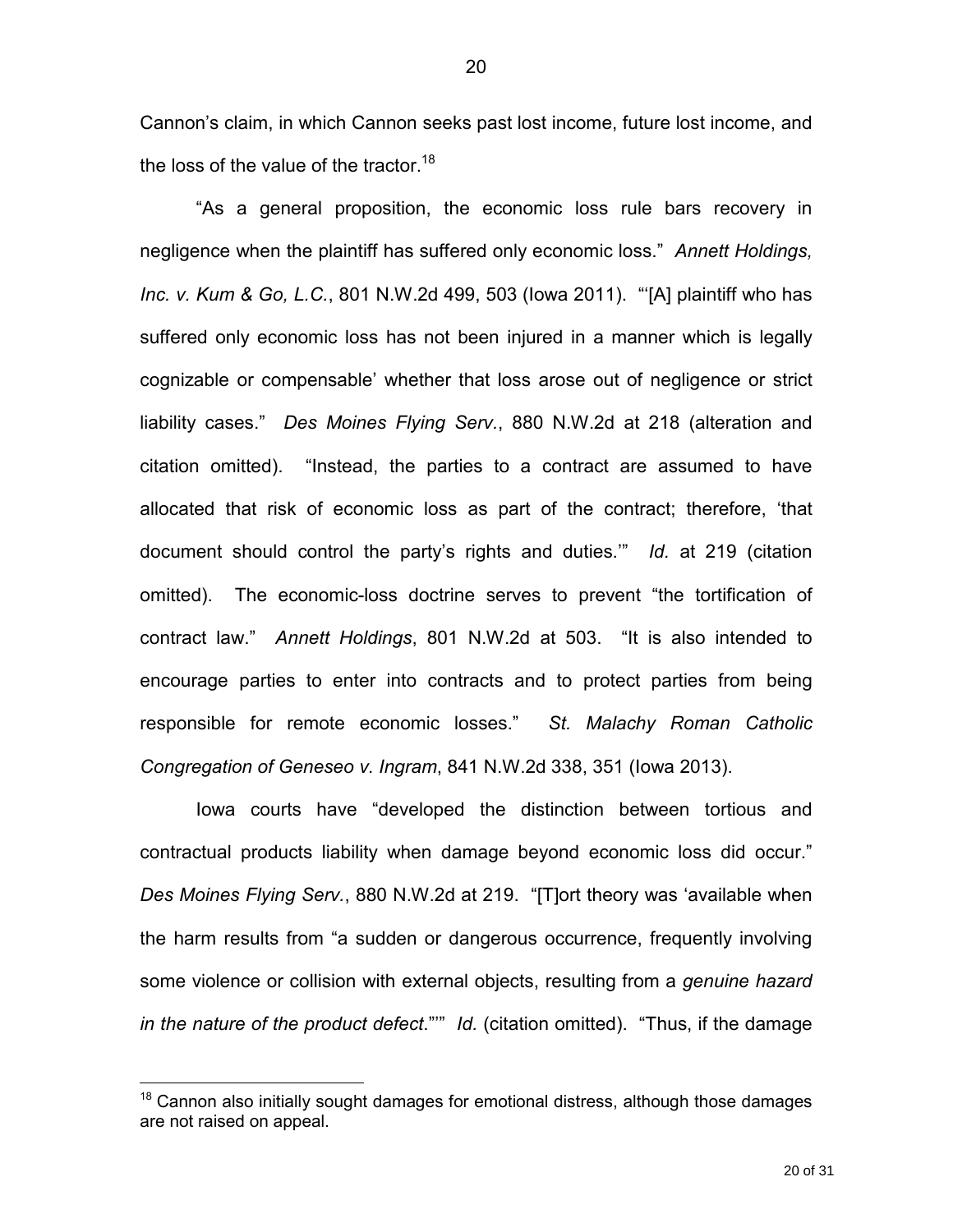resulted from a failure of the product to work properly, the claim would sound in contract, but if it resulted from a genuine hazard resulting in a sudden or dangerous occurrence based on the nature of the product defect, the claim would sound in tort." *Id.*; *see also Am. Fire & Cas. Co. v. Ford Motor Co.*, 588 N.W.2d 437, 439 (Iowa 1999) ("[C]ontract law protects a purchaser's expectation interest that the product will be fit for its intended use, whereas products liability law concerns risk of injury to a person or the person's property through exposure to a dangerous product. . . . '[D]efects of suitability and quality are redressed through contract actions and safety hazards through tort actions.'" (citations omitted)).

 Here, the facts undisputedly establish that any damage to Cannon resulted from a failure of the tractor to work properly, not from a sudden or dangerous occurrence that would give rise to a tort claim. There is no claim of personal injury or damage or destruction to property apart from the tractor itself. The basis of Cannon's claim is that he received a defective tractor; that claim sounds in contract. *See Determan v. Johnson*, 613 N.W.2d 259, 262 (Iowa 2000) ("[T]he line between tort and contract must be drawn by analyzing interrelated factors such as the nature of the defect, the type of risk, and the manner in which the injury arose. These factors bear directly on whether the safety-insurance policy of tort law or the expectation-bargain protection policy of warranty law is most applicable to a particular claim." (alteration in original) (citation omitted)).

 Cannon seeks to avoid the economic-loss doctrine, arguing it should not apply because he was not in privity with CNH. "But the [economic-loss] doctrine is by no means limited to the situation where the plaintiff and the defendant are in

21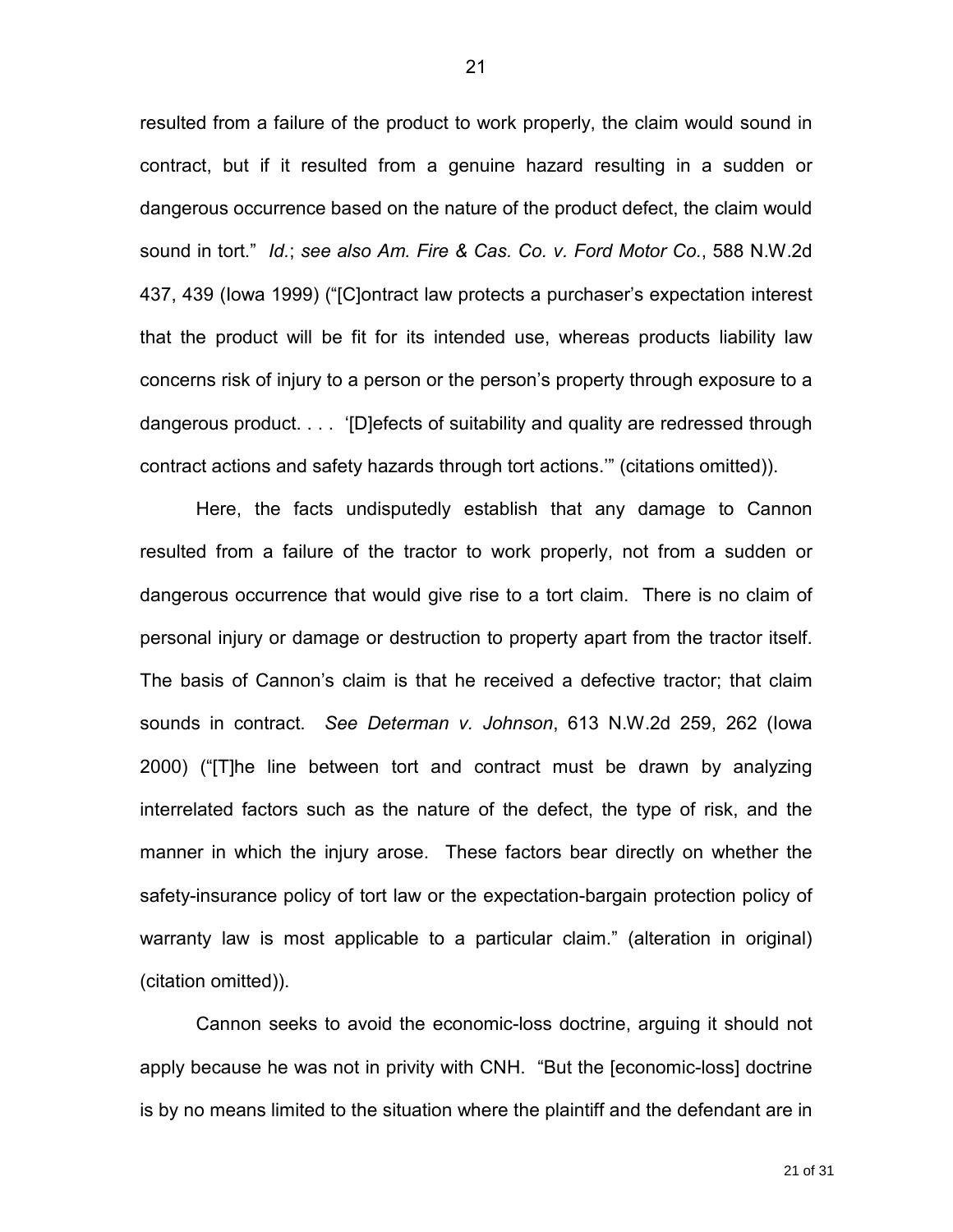direct contractual privity." *Annett Holdings*, 801 N.W.2d at 504. "[T]he economic loss doctrine can apply when 'a contractual chain of distribution lead[s] to the defendant." *Des Moines Flying Serv.*, 880 N.W.2d at 219 (second alteration in original) (citation omitted). "This aspect of the economic loss rule has several underlying justifications," one being that "[i]n a complex society such as ours, economic reverberations travel quickly and widely, resulting in potentially limitless liability." *Annett Holdings*, 801 N.W.2d at 503. "[A] nonprivity buyer can recover for direct economic loss damages *when the remote seller/manufacturer breaches an express warranty*." *Des Moines Flying Serv.*, 880 N.W.2d at 219 (emphasis added). However, the Iowa Supreme Court has held that, "when considering the compensability of consequential economic loss damages, . . . a seller cannot foresee the uses a remote purchaser might have for the product," "a seller has the right to sell product at a lower price and exclude consequential economic losses," and "the buyer should have to bargain with the immediate seller for consequential economic losses." *Id.*; *see also Beyond the Garden Gate, Inc. v. Northstar Freeze-Dry Mfg., Inc.*, 526 N.W.2d 305, 310 (Iowa 1995) ("[A] buyer should pick his seller with care and recover any economic loss from that seller and not from parties remote from the transaction. . . . By placing the loss on [the purchaser] or by forcing [the purchaser] to bargain with his immediate seller about the loss, we may minimize the total loss to society. If the manufacturer is not the least cost risk avoider, but must nevertheless bear the loss, we may cause him to spend more of society's resources than are optimal to avoid the loss and may unnecessarily increase the cost of the commodity sold." (citation omitted)). Cannon's failure to be in direct privity with CNH does not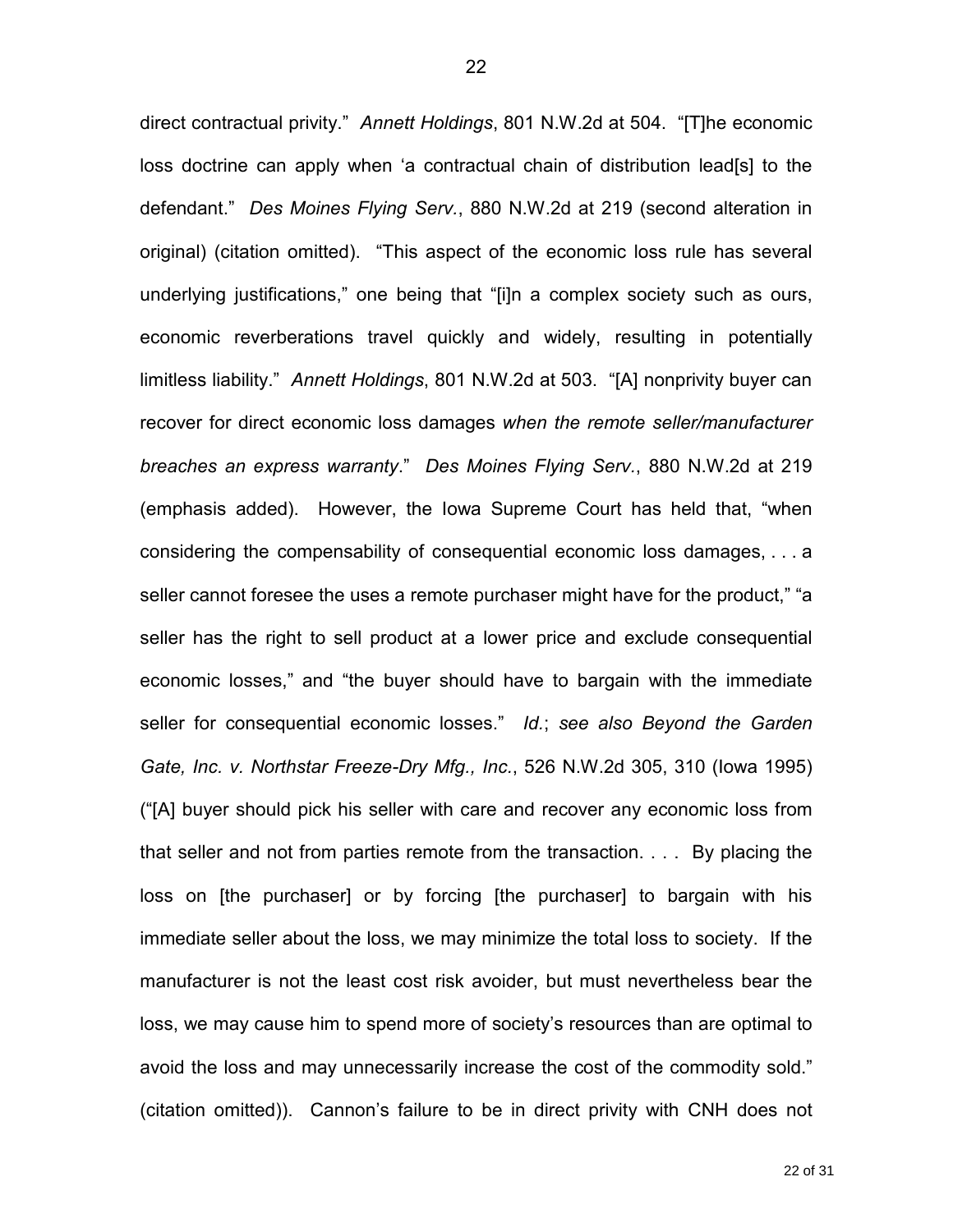rescue his claim from the preclusive effect of the economic-loss doctrine. *See Richards v. Midland Brick Sales Co.*, 551 N.W.2d 649, 650-51 (Iowa Ct. App. 1996). Further, his claim of lost profits does not transform his claim from one of contract to one of tort. *See Nelson v. Todd's Ltd.*, 426 N.W.2d 120, 123 n.1 (Iowa 1988) ("[W]hen the loss is economic, such as loss of profit, loss of bargain, loss of business, etc., then the right of recovery must be governed by the warranty approach." (citation omitted)); *see also Tomka v. Hoechst Celanese Corp.*, 528 N.W.2d 103, 107-08 (Iowa 1995) (finding plaintiff's damages fall within contract-warranty theories and that "consequential economic loss" such as "loss of profits" were not recoverable under warranty theories (citation omitted)).<sup>19</sup> We, thus, affirm the district court's grant of summary judgment.

### **2. Breach of Express Warranties**

 $\overline{a}$ 

On appeal, Cannon only argues that CNH is liable for breach of warranties under the PPP.<sup>20</sup> Cannon contends CNH is a party to the PPP because CNH and EPG had a "joint venture" and EPG was an "agent" of CNH. These arguments, however, were not addressed by the district court, and, thus, are not preserved for our review.<sup>21</sup> See Meier, 641 N.W.2d at 537. Cannon next argues the PPP failed of its essential purpose. Even were this true, CNH is not bound to

 $19$  Cannon claims our supreme court's extension of the economic-loss doctrine to parties not in privity violates the Iowa Constitution. Insofar as Cannon requests that we find that case law unconstitutional, we decline the invitation. *See Figley v. W.S. Indus.*, 801 N.W.2d 602, 607 (Iowa Ct. App. 2011) ("[W]e are not at liberty to overturn precedent of our supreme court.").

 $20$  Cannon makes no arguments with regard to the Case warranty—which expired two years after its issuance and, per its express terms, did not extend beyond the original purchaser—thus, we deem any such claim waived. *See Pierce v. Staley*, 587 N.W.2d 484, 486 (Iowa 1998) ("When a party, in an appellate brief, fails to state, argue, or cite authority in support of an issue, the issue may be deemed waived.").

 $21$  CNH contends these arguments were not even raised before the district court.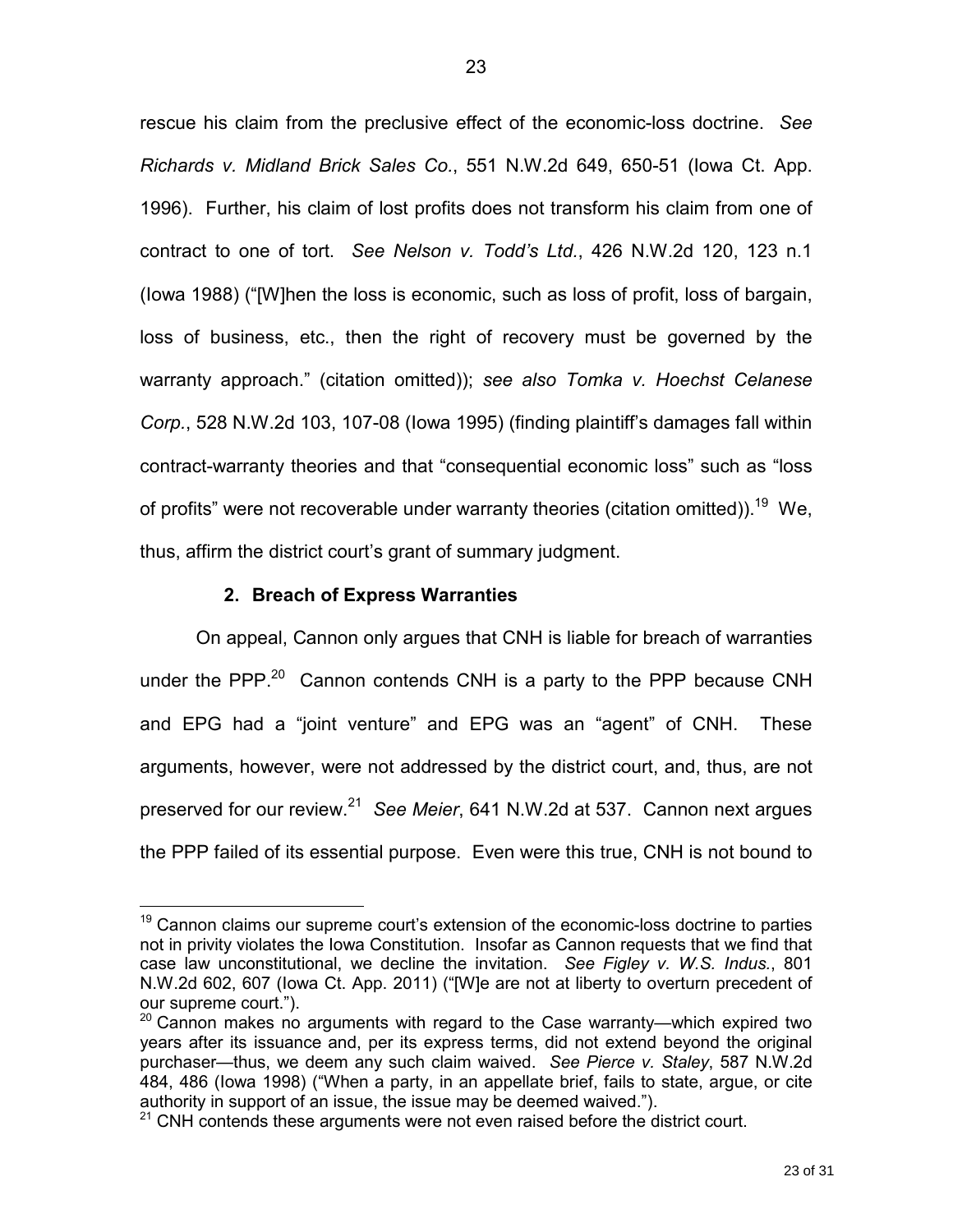the terms of this agreement. Therefore, CNH is not liable for any such failure. Accordingly, we affirm the district court's grant of summary judgment.<sup>22</sup>

### **3. Fraudulent Concealment and Nondisclosure**

The basis of Cannon's fraudulent-concealment and nondisclosure claim "relates to [CNH's] failure to advise [Cannon] that the [PPP] was worthless and failed of its essential purpose because the tractor was unrepairable." Cannon reasons the existence of the PPP implies the tractor is repairable but CNH knew before the plan went into effect that the tractor was unrepairable. Cannon argues, because the PPP was transferable, CNH should have been aware that subsequent purchasers would rely upon the inaccurate representation that the tractor was repairable.

 Both parties, and the district court, employed the elements of fraudulent concealment outlined in *Estate of Anderson ex rel. Herren v. Iowa Dermatology Clinic, PLC*, 819 N.W.2d 408, 415 (Iowa 2012). However, the court in *Estate of Anderson* was considering the fraudulent-concealment doctrine, which "prevent[s] a party from benefitting from 'the protection of a limitations statute when by his own fraud he has prevented the other party from seeking redress within the period of limitations.'" 819 N.W.2d at 414 (citation omitted). On appeal, Cannon does not assert his fraudulent-concealment or nondisclosure claim to escape the statute of limitations but rather as an independent cause of action.<sup>23</sup>

<u>.</u>

 $22$  Cannon makes no argument on appeal regarding the breach of any implied warranties; accordingly, this argument is also waived. *See Pierce*, 587 N.W.2d at 486.  $23$  In its response brief, CNH argues the fraudulent concealment doctrine cannot be used to stay the statute of limitations on Cannon's claim; Cannon "agrees" that CNH "has not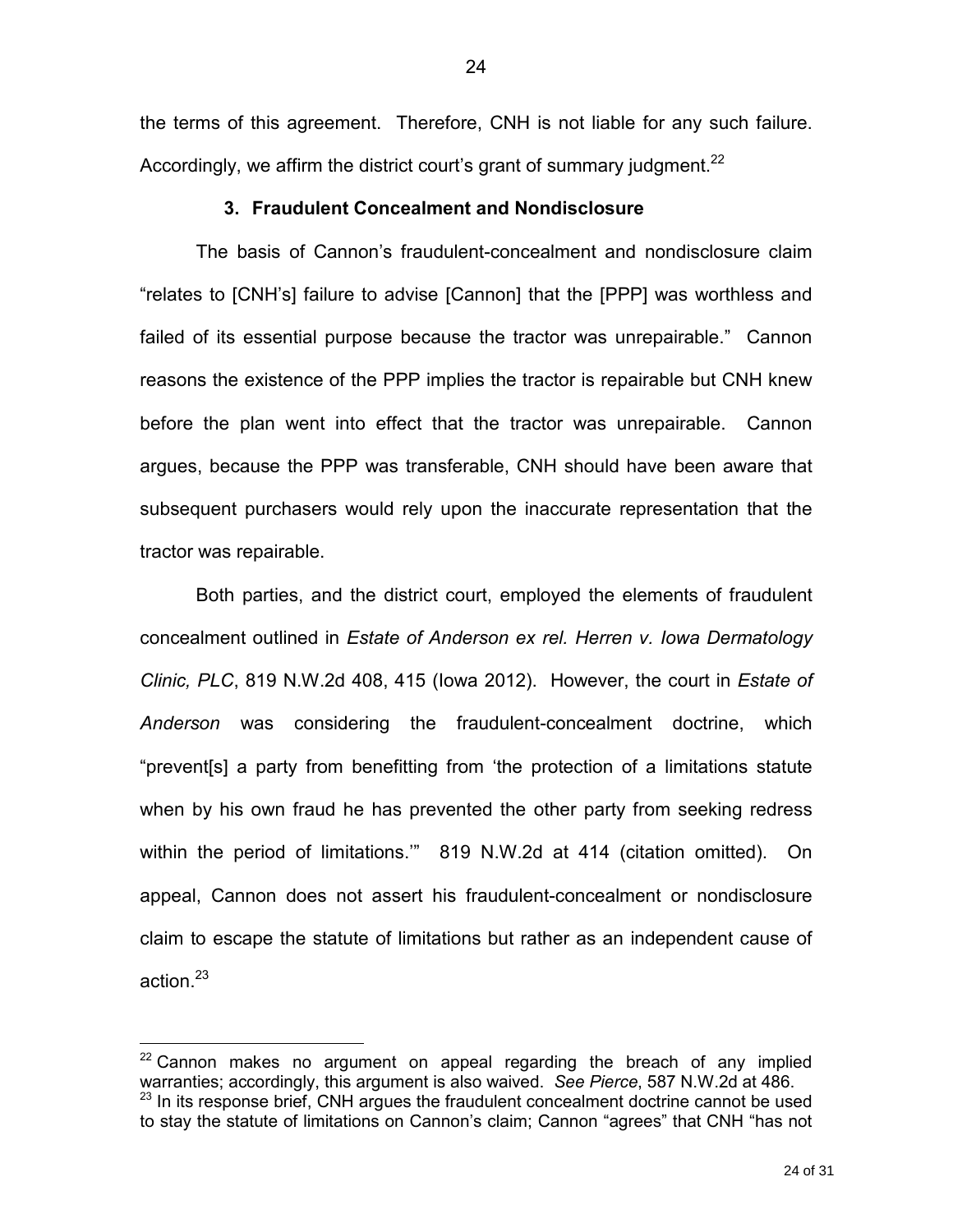Regardless, whether invoking the fraudulent-concealment doctrine or asserting a claim of fraudulent nondisclosure, Cannon must prove, amongst other things: CNH made a false statement or concealed material facts, CNH intended Cannon to act upon these representations, and Cannon did act upon these representations to his detriment. *Compare id.* at 414-15 (providing the elements of the fraudulent-concealment doctrine are "(1) [t]he defendant has made a false representation or has concealed material facts; (2) the plaintiff lacks knowledge of the true facts; (3) the defendant intended the plaintiff to act upon such representations; and (4) the plaintiff did in fact rely upon such representations to his prejudice"), *with Lee Cty. Mental Health Ctr., Inc. v. Lee Cty. Bd. of Supervisors*, No. 99-0864, 2000 WL 1288873, at \*5 (Iowa Ct. App. Sept. 13, 2000) (identifying the elements of a fraud action—including fraudulent nondisclosure—as requiring "(1) representation; (2) falsity; (3) materiality; (4) scienter; (5) intent to deceive; (6) reliance; and (7) resulting injury and damage"). *See also Clark*, 546 N.W.2d at 592 ("A representation need not be an affirmative misstatement; the concealment of or failure to disclose a material fact can constitute fraud.").

 Cannon does not claim—nor does the record support—that CNH made an affirmative misrepresentation. Instead, Cannon alleges the existence of the PPP—which was administered by EPG—implied the tractor was repairable.

 "Under Iowa law, the failure to disclose material information can constitute fraud *if* the concealment is made 'by a party under a duty to communicate the

committed any fraud with respect to obscuring the statute of limitations and no such acts have been pled." Accordingly, we need not address this argument.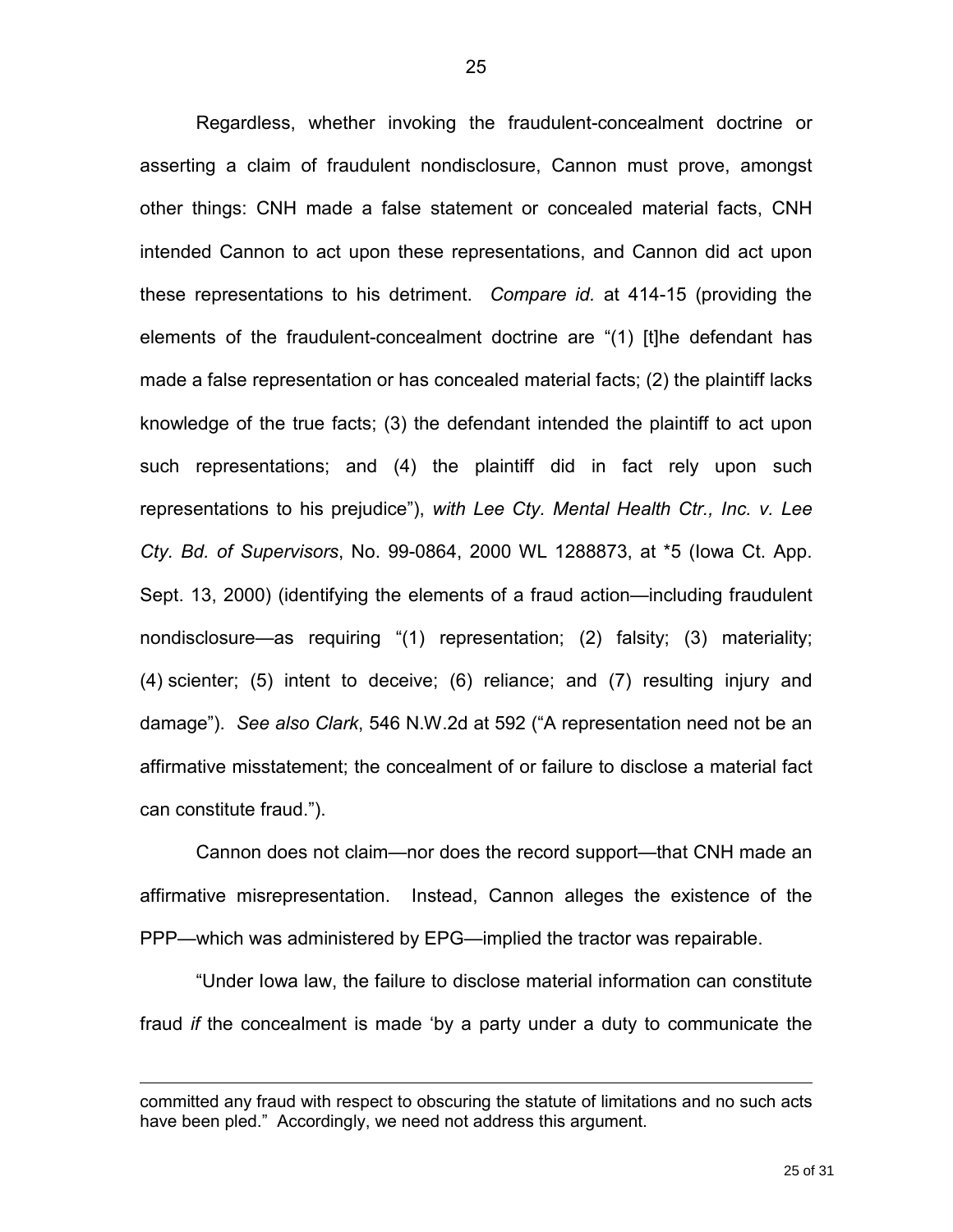concealed fact.'" *Wright*, 652 N.W.2d at 174 (citation omitted). Our supreme court has noted, "there is support in Iowa case law for the conclusion that the intentional tort of fraud is not necessarily limited to parties dealing directly with each other." *Id.* at 176. Instead, "what is really important is that the statements were made for the purpose of influencing the action of another." *Id.* "The fact that this element is usually found in transactions where the parties deal directly with one another does not mean that the same goal of influencing another's action cannot be present in business transactions that do not involve direct contact between the plaintiff and the defendant." *Id.* "[A] manufacturer who makes statements for the purpose of influencing the purchasing decisions of consumers has a duty to disclose sufficient information so as to prevent the statements made from being misleading, as well as a duty to reveal subsequently acquired information that prevents a prior statement, true when made, from being misleading." *Id.* 

In summary, a manufacturer's failure to warn or to disclose material information does not give rise to a fraud claim when the relationship between a plaintiff and a defendant is solely that of a customer/buyer and manufacturer with two exceptions. Those exceptions are limited to instances where the manufacturer (1) has made misleading statements of fact intended to influence consumers, or (2) has made true statements of fact designed to influence consumers and subsequently acquires information rendering the prior statements untrue or misleading.

*Id.* at 177<sup>24</sup>

 $\overline{a}$ 

 The only "statements" at issue here, however, pertain to the *existence* of the PPP. When CNH initially sold the tractor—to a party other than Cannon—the

<sup>24</sup> Of note, the facts in *Wright* do not involve a resale situation, as is the case with Cannon. In *Wright*, the plaintiffs filed suit against cigarette manufactures alleging the manufacturers failed to warn or to disclose material information. 652 N.W.2d at 174.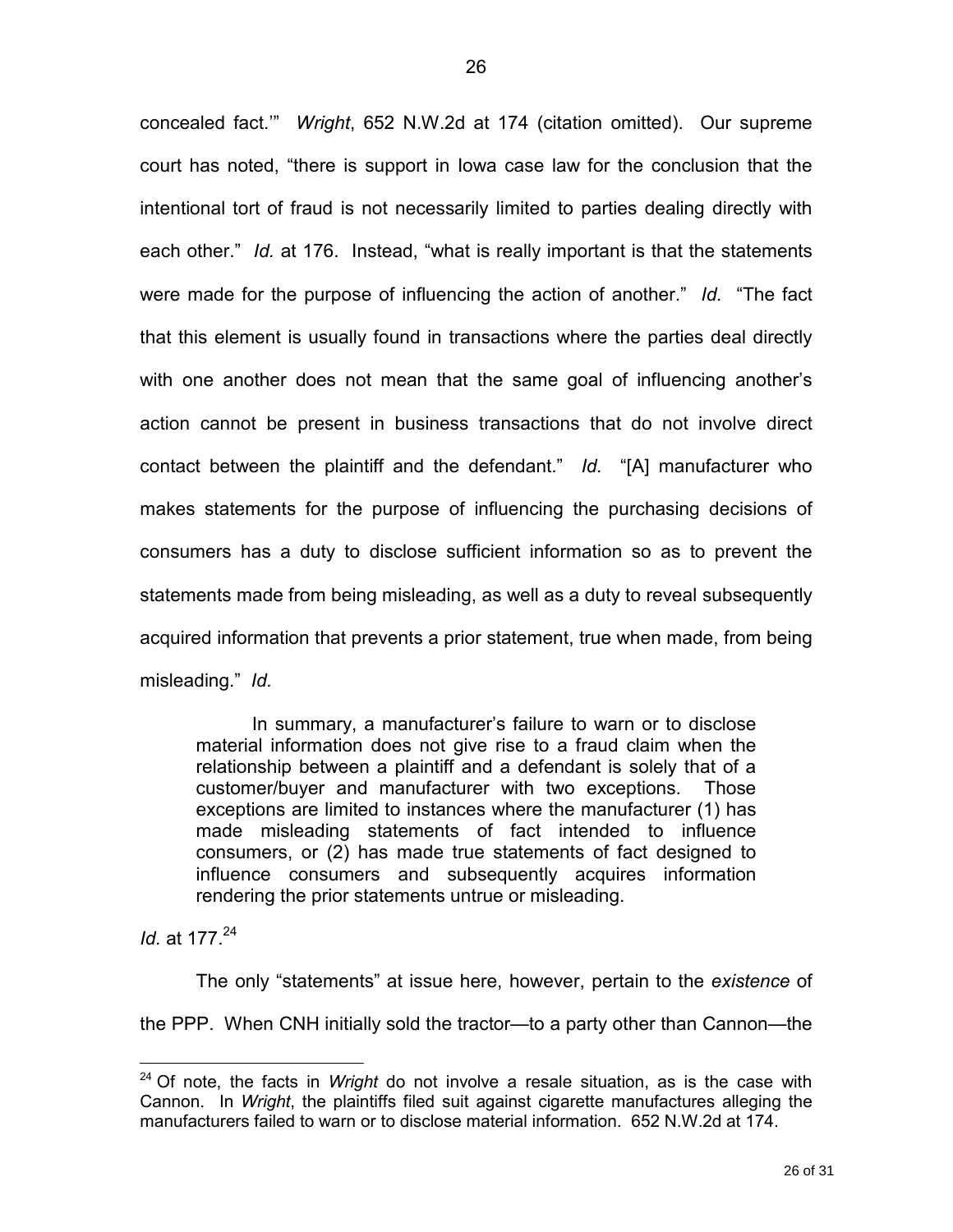PPP was presented. EPG is the entity responsible for coverage under the PPP. Cannon argues CNH should have known as of April 2010 that the tractor was unrepairable. Even if this were true, the tractor was sold as a new tractor and the PPP issued in April 2008. At the time of that sale, there was no indication the tractor was unrepairable and, therefore, nothing to disclose. There is no evidence in the record that CNH had any involvement with Bodensteiner's acquisition of the tractor. *After* purchasing the tractor, Cannon contacted Windridge—a Case dealer that performs Case warranty work—and inquired about the nature and extent of the warranty on the tractor. There is simply no indication in the record that CNH made any misrepresentation to Cannon, had any contact with Cannon prior to his acquisition of the tractor, concealed any information from Cannon, intended to conceal any information, or intended Cannon to rely upon any purported concealment or failure to disclose when entering into the contract with Bodensteiner. *See Hook v. Lippolt*, 755 N.W.2d 514, 525-26 (Iowa 2008) (finding the fraudulent-concealment doctrine did not apply where there was no evidence one defendant intended to conceal facts and no evidence another defendant had any contact with the plaintiff before the limitations period had run); *Hallett Constr. Co. v. Meister*, 713 N.W.2d 225, 231 (Iowa 2006) (finding no fraudulent concealment where there was no evidence of false or misleading conduct, beyond the alleged fraud itself); *see also Kunkle Water & Elec., Inc. v. City of Prescott*, 347 N.W.2d 648, 653 (Iowa 1984) (stating fraudulent nondisclosure can occur where the defendant "purposely suppresses the truth respecting a material fact involved in the transaction").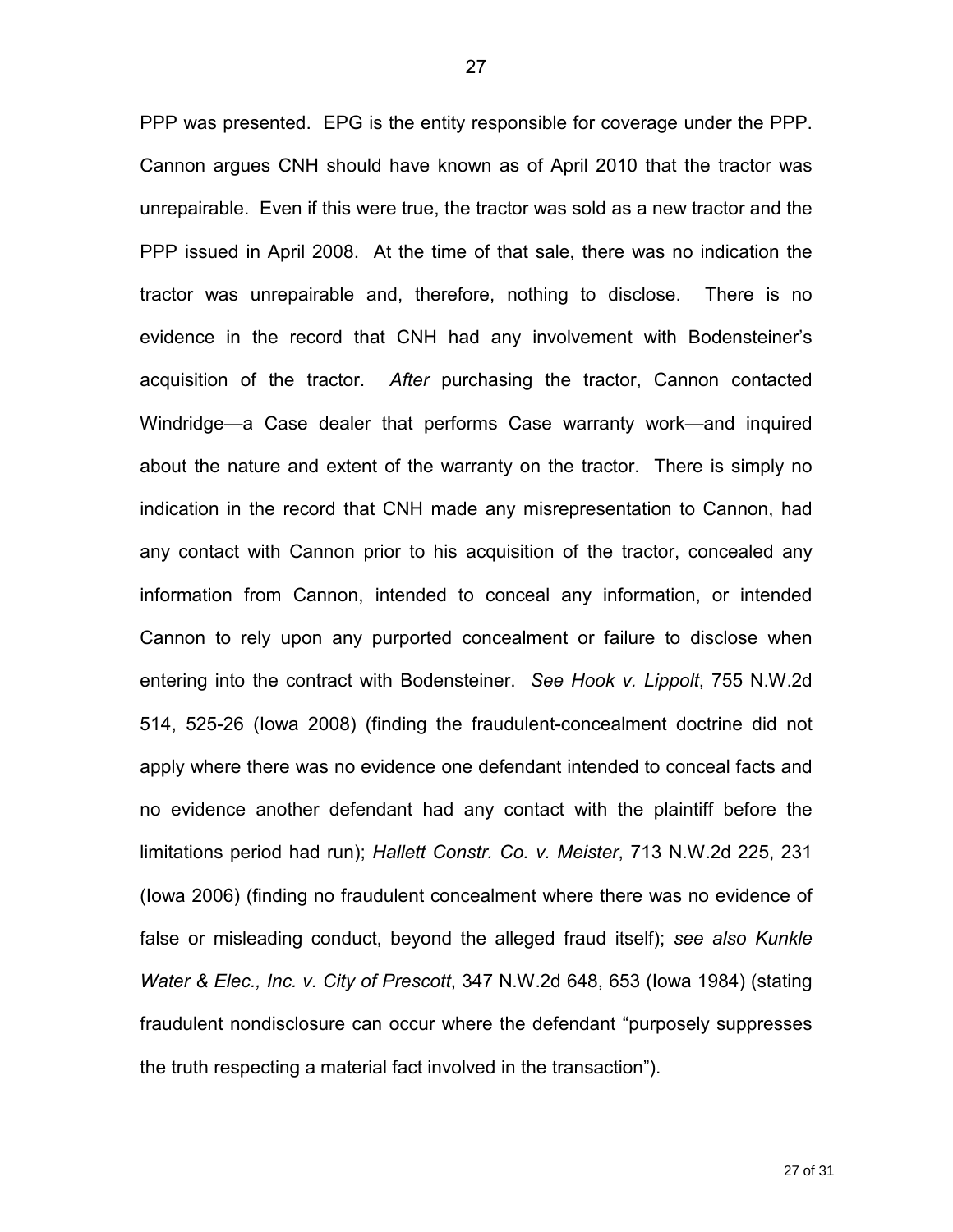### **C. Claim Against EPG: Breach of Contract**

In his petition, Cannon brought a single cause of action against EPG: breach of contract. Cannon claims EPG "refused to pay for or reimburse the cost of repairs or replacement of covered parts of the tractor" and that the PPP, which "extend[ed] a warrant on the powertrain which included the overheating transmission problem which was recurrent," "failed of its essential purpose."

In its ruling on the motion for summary judgment, the district court summarily found: "Extensive discovery was provided and presented to the court in support of [EPG's] motion. The court is satisfied that these materials clearly support the contention that the unpaid bills of around \$13,500 were for repairs not covered by the PPP."

On appeal, Cannon claims EPG is responsible under the PPP to cover all repairs so long as the defect in the tractor arose within the contract period (through April 2013). Cannon contends it is irrelevant when reimbursement is sought. Regardless of the potential veracity of Cannon's argument, Cannon does not allege that EPG refused to pay expenses *that were actually submitted to EPG*. <sup>25</sup> Cannon simply contends he believes EPG should have to pay

 $25$  In fact, in Cannon's appellate brief, Cannon captions his argument "EPG's liability for outstanding expenses *unsubmitted* and unpaid." (Emphasis added). The district court found:

Requests were made for payment [by Windridge] to [EPG] through [EPG's agent] based upon the PPP. Nearly all of these claims were approved and paid to Windridge, with the exception of those which [EPG's agent] determined were non-covered "routine maintenance" charges rather than "repair" bills. The total amount paid on these claims was about \$43,000.00. Other than these few claims denied as maintenance, all claims submitted were paid.

The record reflects Windridge submitted two service invoices to EPG: one in the amount of \$21,237.03 and the second in the amount of \$21,593.93. As to the former amount, EPG paid \$19,458.21 and Windridge wrote of the remaining \$1778.82. As to the latter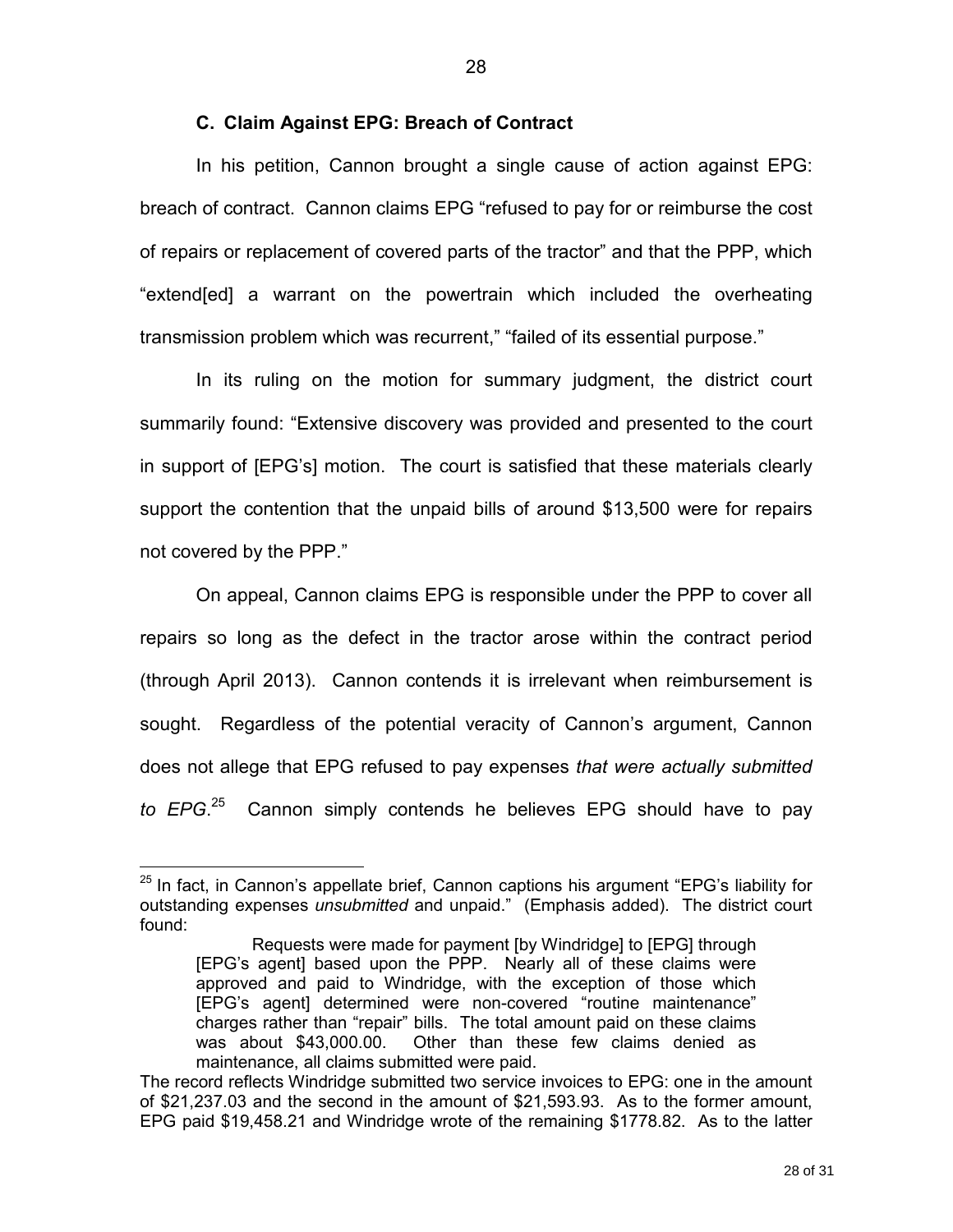additional amounts, even though those amounts were never sought from EPG. EPG cannot be found in breach of the PPP for failing to pay amounts it was never asked to pay. *See Royal Indem. Co. v. Factory Mut. Ins. Co.*, 786 N.W.2d 839, 846 (Iowa 2010) (providing a claimant must prove the following to prevail on a breach-of-contract claim: "(1) the existence of a contract, (2) the terms and conditions of the contract, (3) that [claimant] has performed all the terms and conditions required under the contract, (4) *the defendant's breach of the contract in some particular way*, and (5) that [claimant] has suffered damages as a result of defendant's breach." (emphasis added)). Cannon's only theory of breach was that EPG refused to pay certain sums; the evidence supports—and Cannon's own testimony establishes—EPG did not refuse to pay any sums, as all amounts submitted were either paid by EPG or written off by Windridge. Accordingly, we affirm the district court. *See Pappas v. Clark*, 494 N.W.2d 245, 248 (Iowa Ct. App. 1992) ("We will affirm the district court if any reason for affirmance appears in the record.").

Cannon also argues on appeal that EPG failed to effectuate repairs, EPG can be found liable as an agent for Case, and the PPP ultimately failed of its essential purpose. Insofar as these arguments were argued by Cannon before the district, $26$  they were not addressed or decided in its ruling. Following that

invoice, EPG paid \$19,326.95 and Windridge wrote off the \$2266.08 difference. According to Windridge, Cannon paid \$13,500.00, presumably the amount considered by the district court. Windridge indicated these sums were for "non-warrantable work including the rental of [a] tractor"; regardless, there is no indication these amounts were ever submitted to EPG. To the contrary, Windridge stated the amounts were not submitted to EPG. Even in his deposition testimony, Cannon admitted he did not believe certain claims for which he was seeking reimbursement had been submitted to EPG.  $26$  EPG argues Cannon failed to raise the agency claim before the district court and failed to secure a ruling on the failure-of-essential-purpose claim.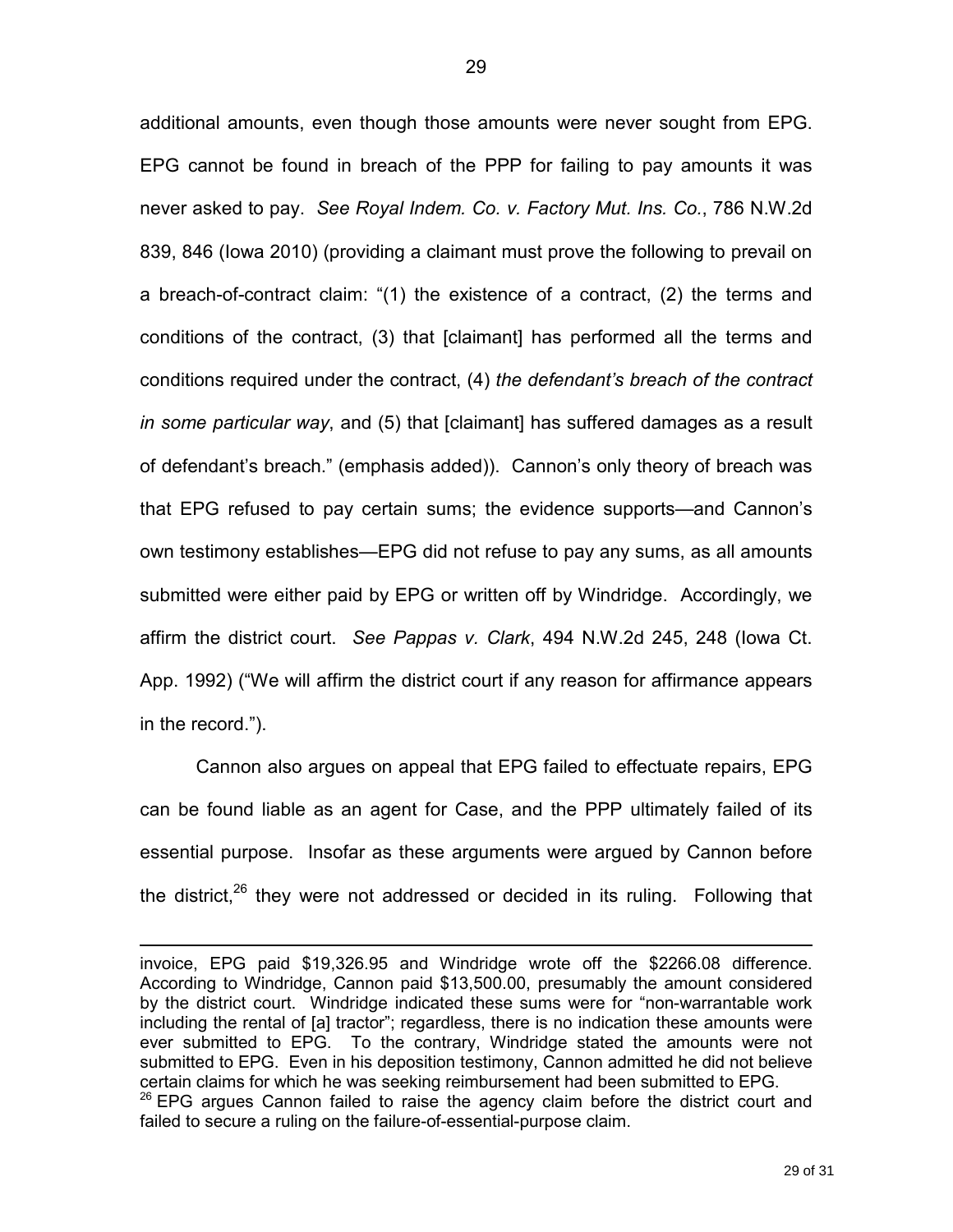ruling, Cannon failed to file an Iowa Rule of Civil Procedure 1.904(2) motion requesting that the district court address this unresolved claim. Accordingly, this issue is not preserved for our review. *See Meier*, 641 N.W.2d at 537.

# **IV. Conclusion**

We affirm the district court's grant of summary judgment on Cannon's claims raised against EPG and CNH. We reverse the district court's grant of summary judgment on Cannon's express-warranties claim against Bodensteiner and affirm the remainder of the district court's ruling.

# **AFFIRMED IN PART, REVERSED IN PART, AND REMANDED.**